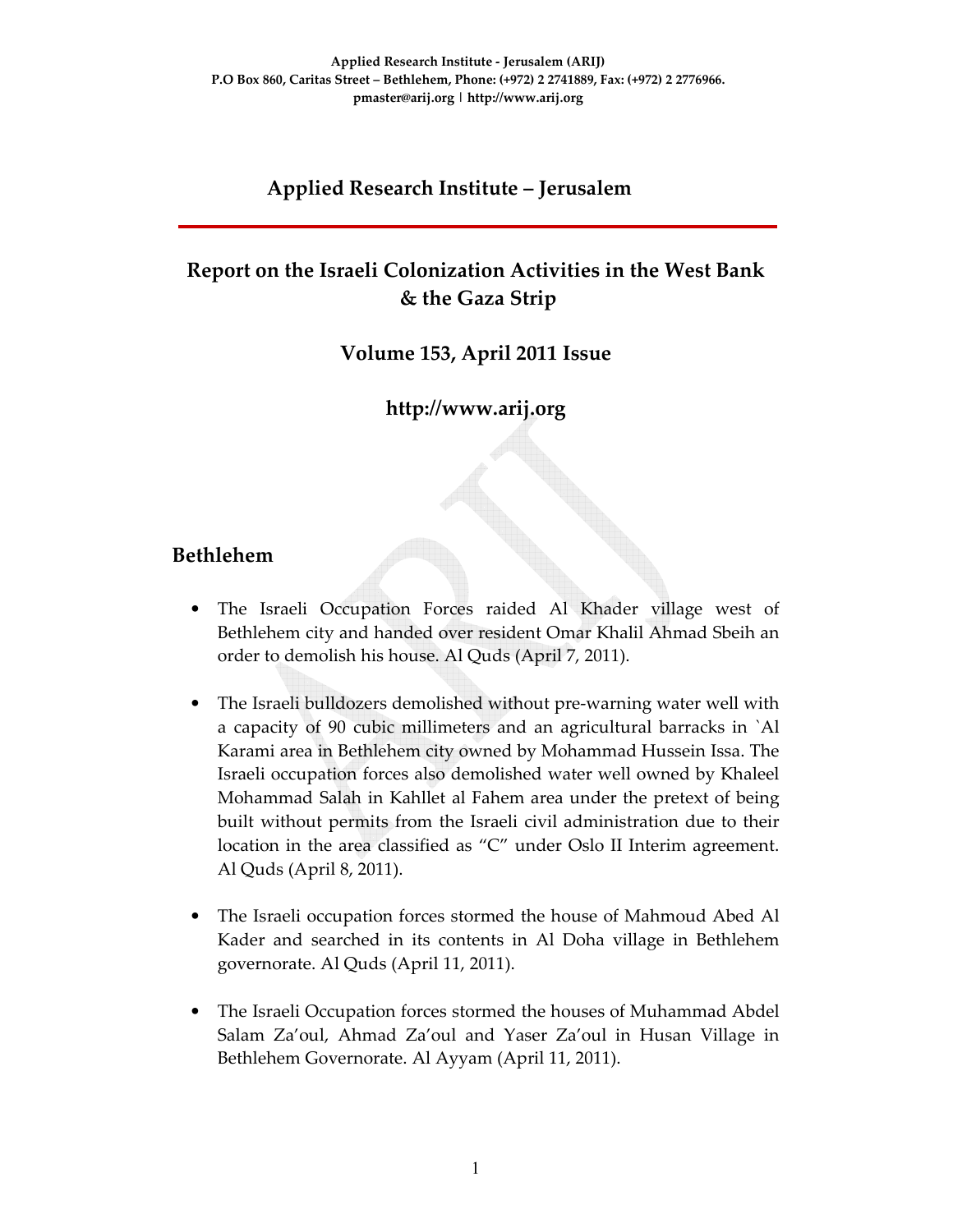• The Israeli Occupation forces forced Kisan School east of Bethlehem city to remove two mobile caravans used as classrooms from their place to a place near the school due to their location in the area classified as "C" under Oslo II Interim Agreement of 1995. Al Quds (April 15, 2011).

# **Hebron**

- The Israeli occupation forces closed the entrance of Beit Ummar town north of Hebron city for the 9<sup>th</sup> day in row and detained Palestinian vehicles. Al Quds (April 1, 2011).
- The Israeli occupation forces stormed Deir Samit village and several neighborhoods in Hebron city, and stopped Palestinian vehicles and checked citizens' ID's. Al Quds (April 1, 2011).
- The Israeli settlers of Qiryat Arba' settlement stormed 3 commercial shops owned by Tareq Rasmi Jaber, Falah Al Razem and 'Ez Al Dein Al Shanteer in Jaber neighborhood in the area of the Ibrahimi Mosque. Al Ayyam (April 2, 2011).
- The Israeli settlers of Susyia settlement released a flock of sheep towards 50 dunums of lands planted with field crops east of Yatta town in Hebron governorate. The targeted lands are located at a distance of 500 meters from the settlement. Al Ayyam (April 3, 2011).
- The Israeli settlers fenced a piece of land in Al Tuwani village east of Yatta town. The targeted land is owned by Saber Husien Al Herieni family and is 5 dunums area. Al Ayyam (April 3, 2011).
- The Israeli occupation stormed Palestinian houses in Hebron Governorate, of which the following were known: the house of Imad Ahmad Abu Sharar from Al 'Arroub Refugee Camp and the houses of Saqer Abed Al Aziz Masalmeh and Muhammad Ali Suleiman Mounasra in Bani Na'im town east of Hebron city. The IOF also stormed the houses of Ghazi Muhammad Khalil Qatit from Rabud village and the house of Muhammad Abdel Qader Abu Sheikha from Karma village. Al Ayyam (April 6, 2011).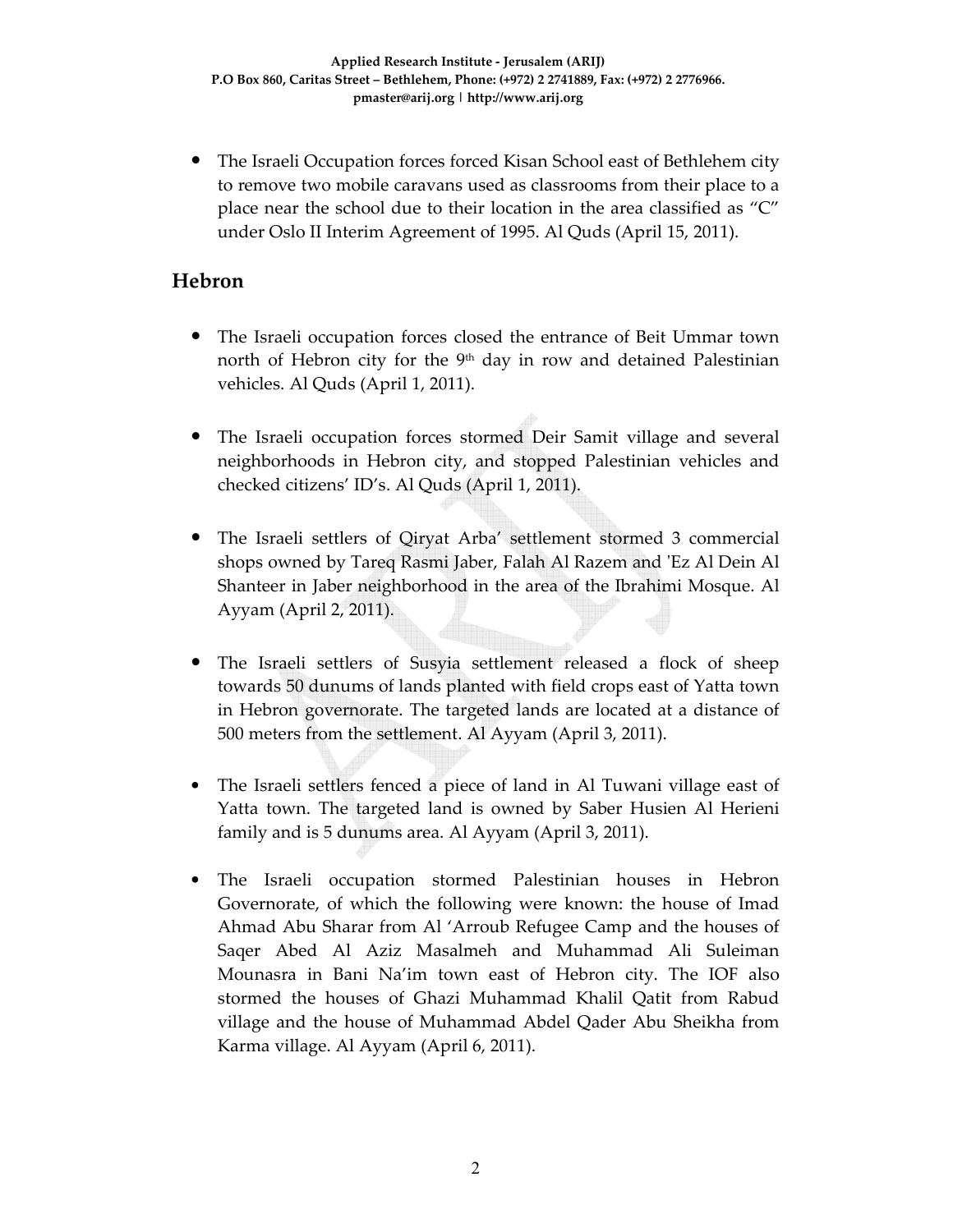- The Israeli Occupation forces closed the Iron Gate at the entrance of Beit Ummer town north of Hebron city. Al Ayyam (April 6, 2011).
- The Israeli occupation forces stormed and searched the houses of Ahmad Mansour Al Khalaileh, Walid Esmail Amro, Ibrahim Esmail Abed Al Kader Msharka in Hebron Governorate. Al Quds (April 7, 2011).
- A number of Israeli settlers east of Yatta town attacked Palestinian lands in Kherbit Janba (Janba Hamlet) and ploughed the land preparing to take over it. Al Quds (April 7, 2011).
- Israeli Occupation forces removed tens of Vine trees planted in lands of that were forcibly taken over by Israeli settlers in Kherbit Susyia. It is worth mentioning that six years ago, the Israeli court issued an order to vacate the targeted lands which are owned by Hushieh family and are about 50 dunums area. Al Quds (April 7, 2011).
- The Israeli occupation forces set up military checkpoints at the entrances of Beit Awa, Yatta, Halhoul, Dura, Beit Kahel and Al fawwar refugee camp communities, where they stopped citizens' vehicles and carried out intensive inspection and checked citizens' ID cards. Al Quds (April 7, 2011).
- The Israeli occupation forces set up military checkpoints at the entrances of Halhoul, Dura, Idhna and Al Samu' communities and stopped vehicles and checked citizens' ID cards. Al Quds (April 8, 2011).
- An Israeli settler called Yacob Talia released a flock of sheep towards Palestinian lands in Um Al Khous area south of Hebron city and caused destruction to 25 dunums of lands cultivated with 400 Almond saplings and other field crops owned by Muhammad Musa Awad and Omar Jibril An Nawaj'a. Al Ayyam (April 8, 2011).
- The Israeli occupation forces forced Mohammad and Ghazi Ismail Adi and to leave their 70 dunums lands in 'Ein Al Baida area under the pretext that the lands are "closed military area". It is worth mentioning that the targeted lands are located in close vicinity of Beit 'Ayn settlement north of Hebron city. Al Ayyam (April 10, 2011).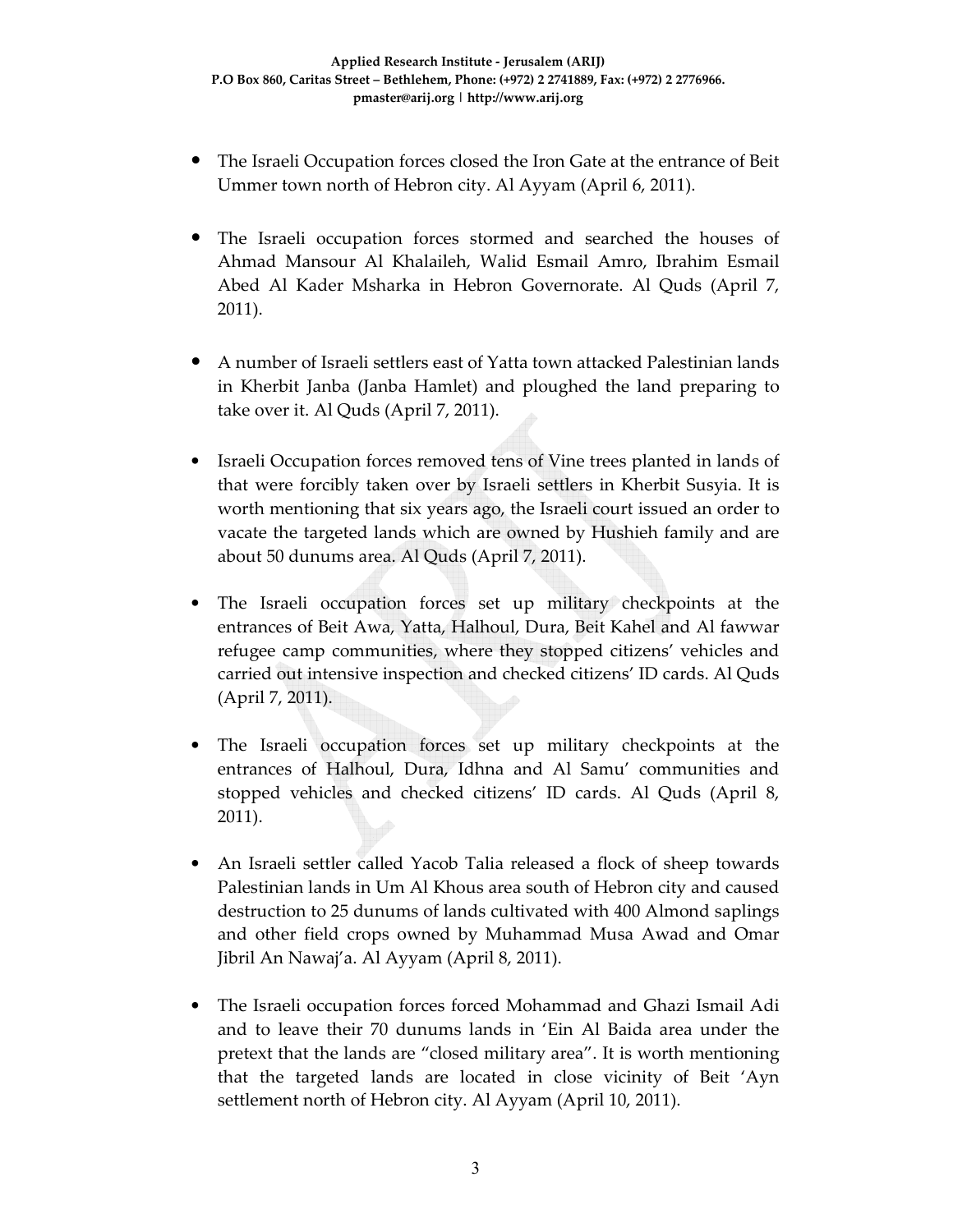- Israeli settlers of Susiya settlement released hundreds of Sheep towards 50 dunums of Palestinian lands planted with Wheat and Barely near the settlement. Al Ayyam (April 10, 2011).
- The Isralei settlers of Beit 'Ayn settlement and Israeli occupation forces raided Kerbit Safa north of Hebron city, Wad Abu Al Reesh, Ain Al Baida and Al 'Irq communities and declared the areas as "closed military zones" where they attacked the farmers and prevented them from cultivating their lands and uprooted 45 olive trees. Wafa (April 11, 2011).
- The Israeli Occupation Authorities issued a final demolition order against a shack and water well, the property of Yasir al 'Awawda. According to the order numbered (306716), "the owner must demolish the structure and return to the status quo within a week". It also stated that the owner will be forced to pay for the demolition costs in case he did not comply because the structures were built without permits. The owner received a similar order numbered (147438) on January 4, 2011. The 350-m2-shack was built in 2008 and has been used as a chicken farm which forms the only source of living for the 10-member family that includes 5 children. LRC (April 12, 2011).
- The Israeli settlers of Beit 'Ayn settlement uprooted 30 olive trees in the land owned by Mohammad Ahmad Ismail A'adi in Beit Ummar town north of Hebron city. LRC (April 14, 2011).
- The Israeli occupation forces confiscated transmitters' equipments owned by "Bethlehem 2000" radio station in Ras Al Jouz area in Hebron city. (April 15, 2011).
- About 100 Israeli settlers of Qiryatt Arba' settlement east of Hebron city hiked in 3 dunums of lands planted with wheat and barely and owned by Monther Ahmad Jaber and Abed Al Mine'm Jaber. Al Ayyam (April 16, 2011).
- The Israeli settlers of Susyia settlement released about 300 flocks of sheep to Palestinian fields planted with wheat and barley located west of the settlement and owned by Mohammad Ibrahim Muslem Al Nawa'jeh and Jihad Muhammad Ahmad Al Nawaj'a. Al Quds (April 17, 2011).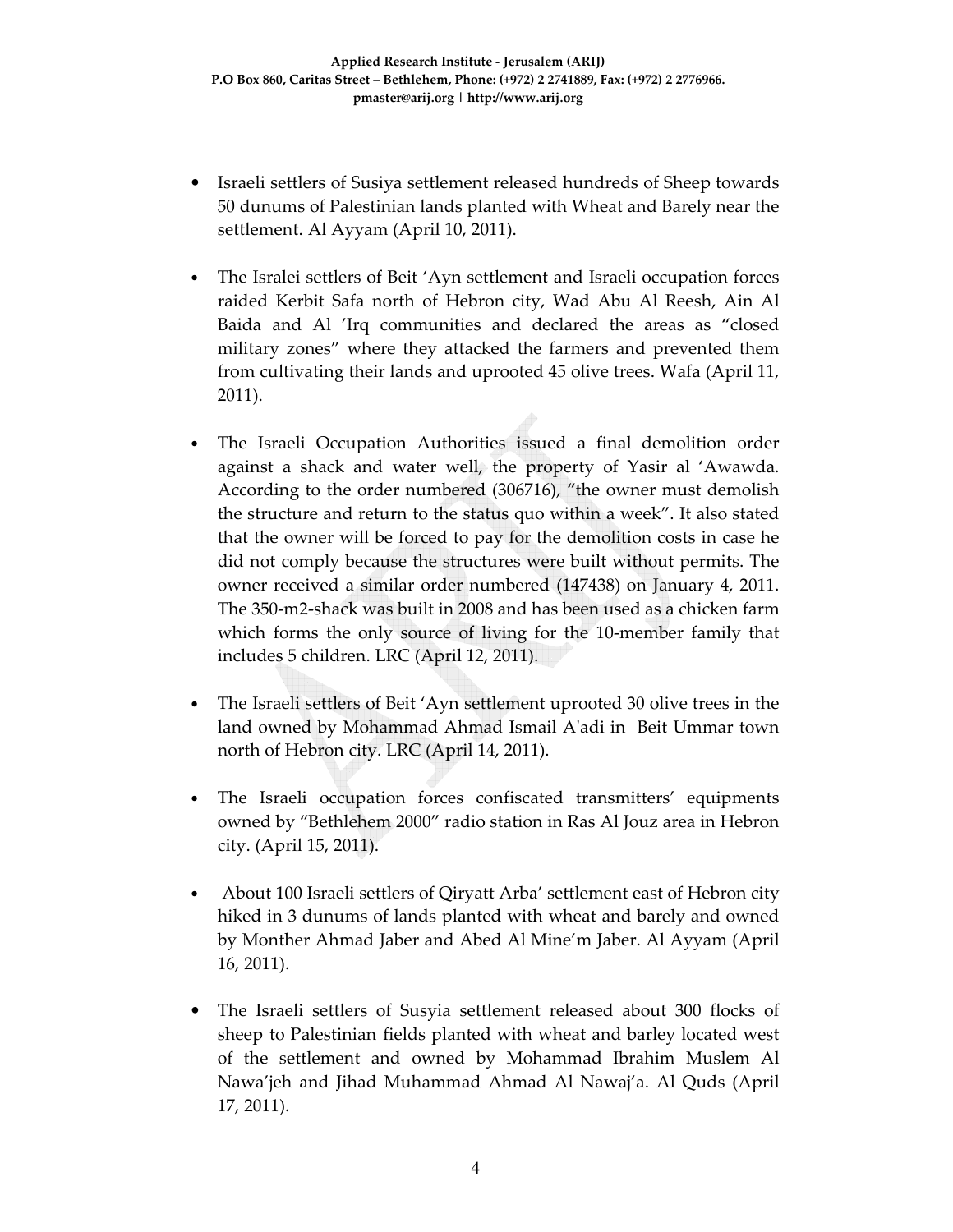- The Israeli occupation forces stormed the house of Ahmad Khalel Abu Hisham in Beit Ummar north of Hebron city for second times and forced its residents to vacate the house. Al Quds (April 17, 2011).
- The Israeli Occupation forces confiscated 32 Olive saplings in Suba village west of Hebron city under the pretext that the lands where the saplings were planted are classified as "State Lands". The saplings are owned by resident Thaer Al Qawasmi. Al Ayyam (April 18, 2011).
- The Israeli Occupation forces handed over resident Yaser Salem Al 'Awawdah a military order to demolish his 350 square meters barracks which is used as an animal barn and a water well of 250 cubic millimeters capacity owned by him in Al Buweira area southwest of Hebron city under the pretext of being set up without permit. Al Quds (April 18, 2011).
- The Israeli occupation forces stormed the houses of Ahmad Abu Hisham, Hassan Abu Ayash, Jameel Mohammad 'Alkam and Yossef Ahmad Rashed Sabarneh in Beit Ummer town north of Hebron city. Al Ayyam (April 18, 2011).
- The Israeli occupation forces raided Hebron city and set up military checkpoints in Wadi Qaboun in the northern city and Farsh Al Hawa in the western part of the city and searched in citizens' vehicles and their Identity Cards. Al Ayyam (April 19, 2011).
- The Israeli occupation Authorities decided to close Al Ibrahimi mosque in Hebron city and prevent Palestinians from accessing it; while decided to open it to Israeli settlers and Jewish people under the pretext of celebration the Passover feast. Al Ayyam (April 19, 2011).
- The Israeli occupation forces raided Khallet Al Ma'aser area in Hebron governorate and forced Palestinian farmers from Al Riahieh village south of Hebron to leave their lands. The IOF also detained the ID cards of a number of Palestinian farmers for more than an hour and prevented them from accessing their lands without permits. Al Quds (April 19, 2011).
- The Israeli occupation forces stormed Tariq Ben Ziyad high school in Hebron old city under the pretext that a military patrol was pelted with stones as it passed by the school. Al Ayyam (April 22, 2011).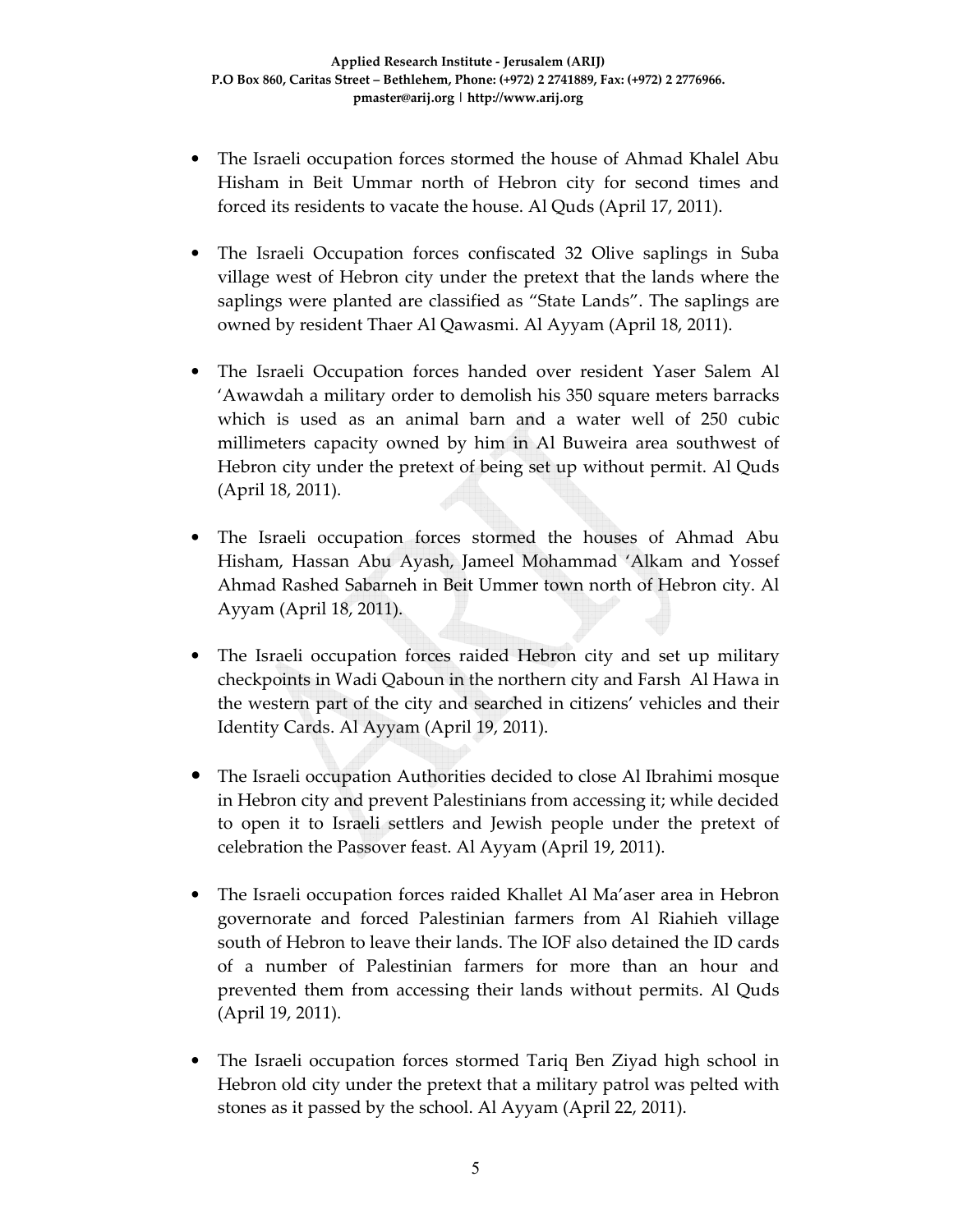- The Israeli occupation forces prevented the staff of Dream Theater from accessing Abu Al Reish checkpoint near the Ibrahimi Mosque in the Old city of Hebron. Al Quds (April 22, 2011).
- The Israeli occupation forces raided the roofs of Palestinian houses owned by several families in Al Hussein valley (Wadi Al Hussein) in Hebron city. One of the houses is said to be owned by 'Awni Da'na. Al Quds (April 22, 2011).
- The Israeli occupation forces stormed several houses in Idhna and Beit 'Awwa towns in Hebron Governorate; of the targeted houses, the following were known: Sa'di Abu Zelta and 'Ala Masalmeh. Al Ayyam (April 22, 2011).
- The Israeli occupation forces demolished 3 tents, 3 barracks and 1 external toilet owned by Mahmoud Shahadeh Abu Taha and Ibrahim Gabriel Da'ajneh in Kherbit Em Zaytoneh southeast of Yatta town in Hebron governorate. Al Quds (April 24, 2011).
- The Israeli occupation forces raided Beit Ummar town north of Hebron city and searched Palestinian houses, of which the following were known: the house of Mohammad Yossef Al 'Aalamy and another house owned by Al Natshah family. Wafa (April 24, 2011).
- The Israeli occupation forces set up a military checkpoint on Haloul Bridge, the northern entrance of Hebron city where they stopped Palestinian vehicles and checked ID cards. Wafa (April 24, 2011)
- The Israeli settlers of Gush Etzion settlement located to the southwest of Bethlehem city opened sewage pipes into 110 dunums of Palestinian lands planted with Grapes in Shakheit valley (Wadi Shakheit) north of Beit Ummar town. The targeted lands are owned by Ahmad Abed Al Qader Sabarneh, Ibrahim Odeh Sabarneh, Wahid Sabarneh, Mohammad Hussien Sabarneh, Ahmad De'ran Sabarneh and Khaleil Saber Sabarneh. Al Quds (April 26, 2011).
- The Israeli occupation forces prevented Palestinian farmers from Beit Ula town west of Hebron city from entering their lands and working in them under the pretext of being classified as "state lands"; In addition,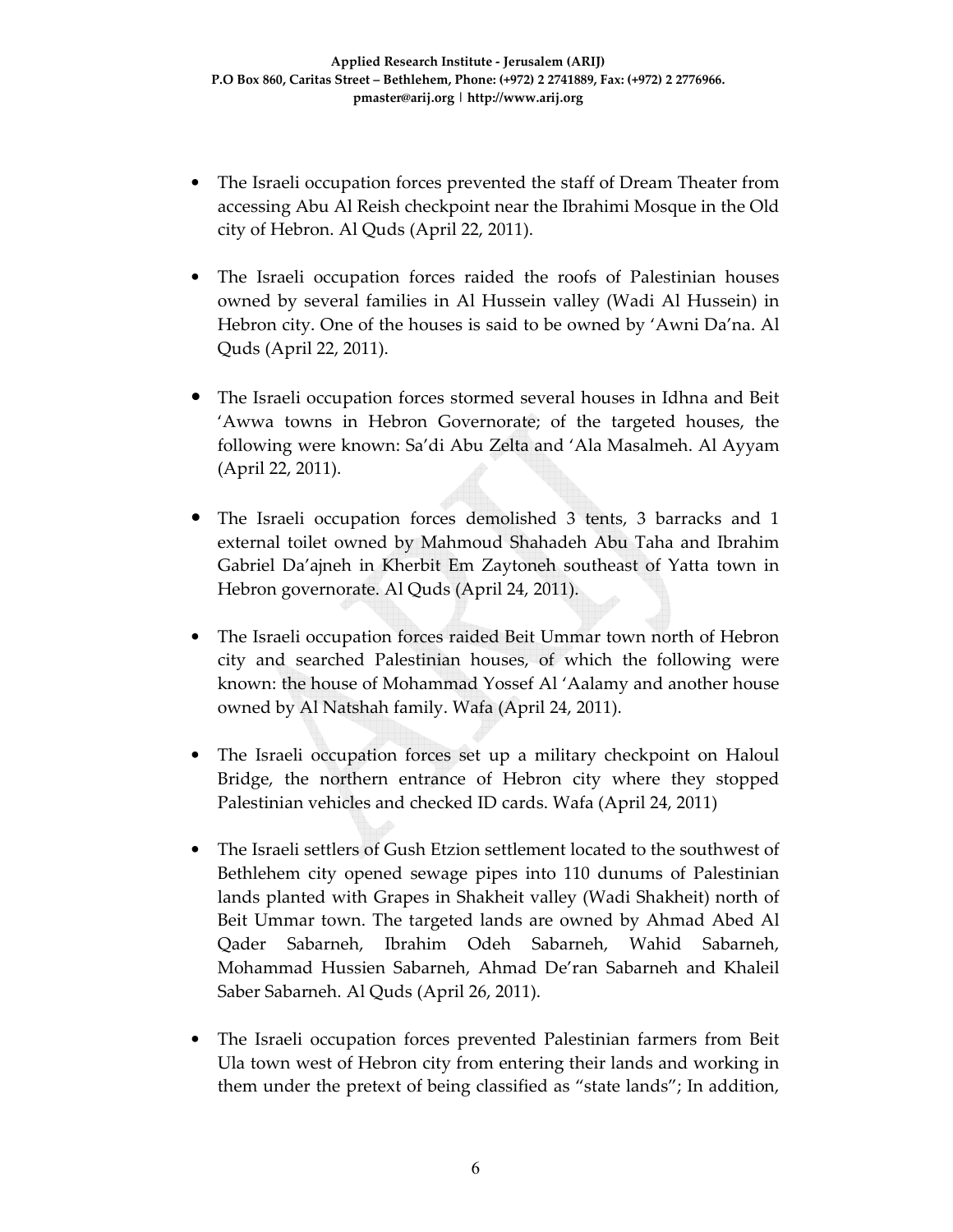the IOF confiscated a tractor owned by Khader Taye' while on duty. Al Quds (April 27, 2011).

• The Israeli occupation forces prevented number of Palestinian farmers from entering their lands north west Beit Ummar in Hebron governorate under the pretext of being classified as closed military area or state land. Al Ayyam (April 30, 2011).

# **Jerusalem**

- The Israeli District Court issued an order which forces citizen 'Eid Kesteiro to pay an amount of 15 thousand NIS monthly and prevented him from renewing his residency documents and traveling outside the country and renewing his driver license and selling his car in order to afford for its maintenance, insurance and fuel. The court also issued an order which forces Mr. Kasteiro to transfer the ownership of his father's house located in Al Kermi neighborhood in Jerusalem city to his name. The court also threatned that if Mr. Kasterio doesn't pay the aforementioned amount of money, his restaurant which is located in Al Mosrara area will be taken over by the court. Al Quds (April 1, 2011).
- PEACENOW movement announced that 30 housing units in the Palestinian neighborhood of Ras Al Amoud were up for sale. It is worth mentioning that 117 Jewish families currently live in the neighborhood. The new housing units are to be built in the site of the former police station. Al Quds (April 2, 2011).
- The planning and building committee at the Israeli Municipality of Jerusalem announced that a plan to build 942 housing units in Gilo settlement south of Jerusalem city will be discussed and later to be deposited for public review. According to the plans, the new buildings are expected to stretch over some 88,000 square meters (947,220 square feet) – 1,000 square meters for commercial purposes, 20,000 for public buildings and 3,500 for recreation and sports purposes. Al Quds (April 4, 2011).
- The Israeli Defense Minister approved another four master plans for 4 illegal Israeli settlements in the West Bank: Rotem settlement in Tubas Governorate, Eshkelot - Sensana settlements in Hebron Governorate, Halamish settlement in Ramallah Governorate and Qiryat Netafim settlement in Salfit Governorate. Al Quds (April 5, 2011).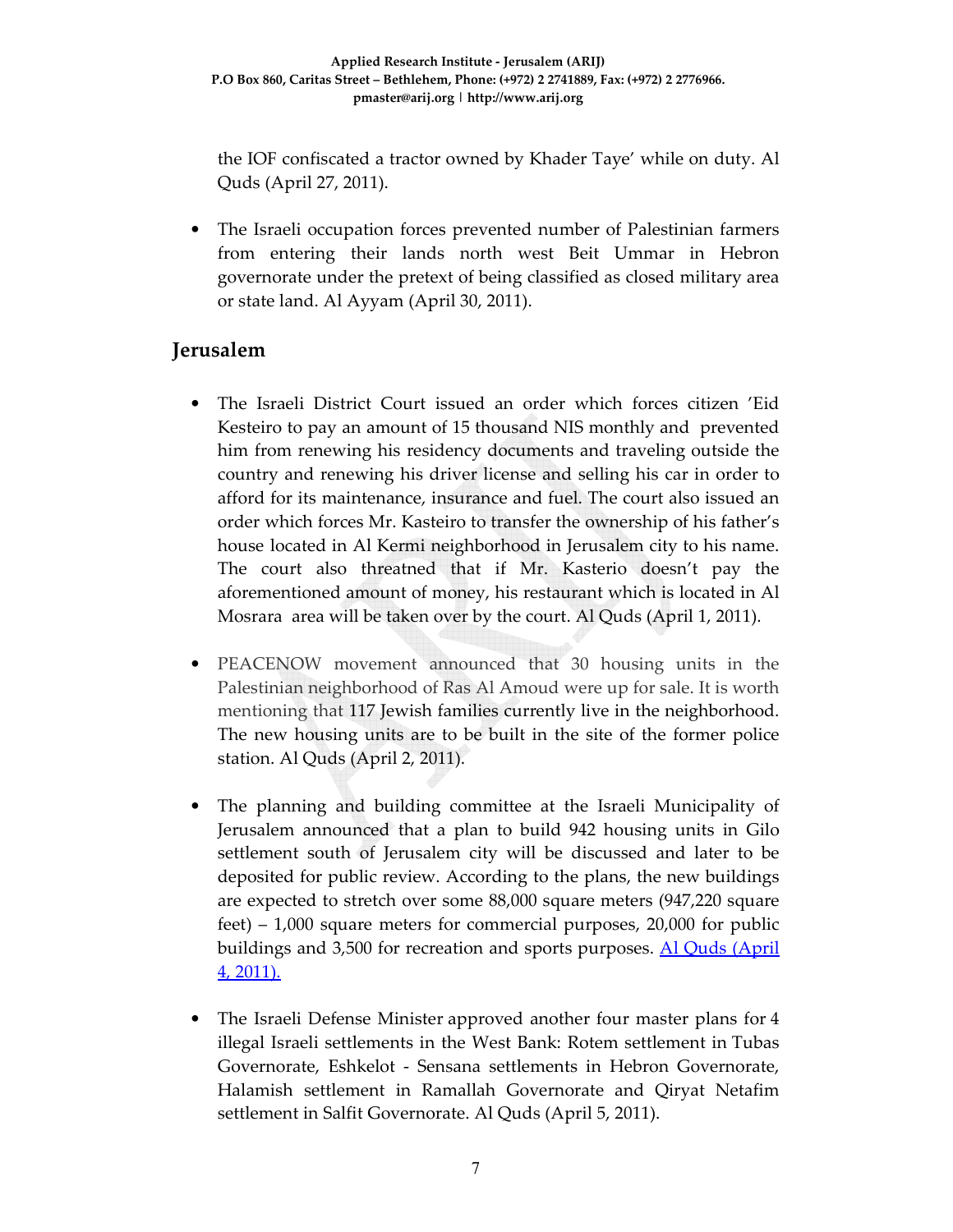- The Israeli committee for building and planning at the municipality of Jerusalem approved a project to establish a National Park in the eastern slopes of Mount Scopus near the area known as the E1 area. The project will be implemented on 662 dunums of lands of Al Issawiya and Al Tur communities in east Jerusalem and holds number "A 11092". Al Quds (April 5, 2011).
- The planning and building committee at the Israeli Municipality of Jerusalem revealed that it will discuss the plan to issue permits for building three new residential buildings of 13 floors (plan number 8186) north of Ramot settlement. This translates to the construction of 180 housing units, where each building will contain 60 housing units. Al Quds (April 7, 2011).
- A petition submitted to Israel's High Court demands Israel to stop revoking permanent residency permits of Palestinians in the city. The Center for the Defense of the Individual and the Association for Civil Rights in Israel (ACRI) submitted the petition on behalf of Palestinian residents of Jerusalem, demanding that the Israeli Ministry of Interior stop revoking permanent residency permits. Al Ayyam (April 8, 2011).
- The Israeli Municipality of Jerusalem forced citizen Khaleel Ibrahim Khames in Wadi Al Jouz in east Jerusalem city to demolish his 35 square meters house addition by his own hands under the pretext that the house is located in an area classified as "Green Area" by the Municipality. Mr. Khamis was also fined with "NIS 17500" as a penalty for building in that area. Al Quds (April 8, 2011).
- The Israeli occupation forces raided the house of Jawad Siyam which is composed of 3 floors in Silwan city and searched in its contents. Al Quds (April 11, 2011).
- The Israeli planning and construction committee at the Israeli Municipality of Jerusalem has endorsed the building of 900 new housing units south of Gilo settlement near the Palestinian village of Walajeh. The housing units will be built on an area of 228 dunums and would also include building infrastructure such as roads and public utilities. The committee has published the plan of building 900 units one day after it announced the endorsement of 942 housing units in the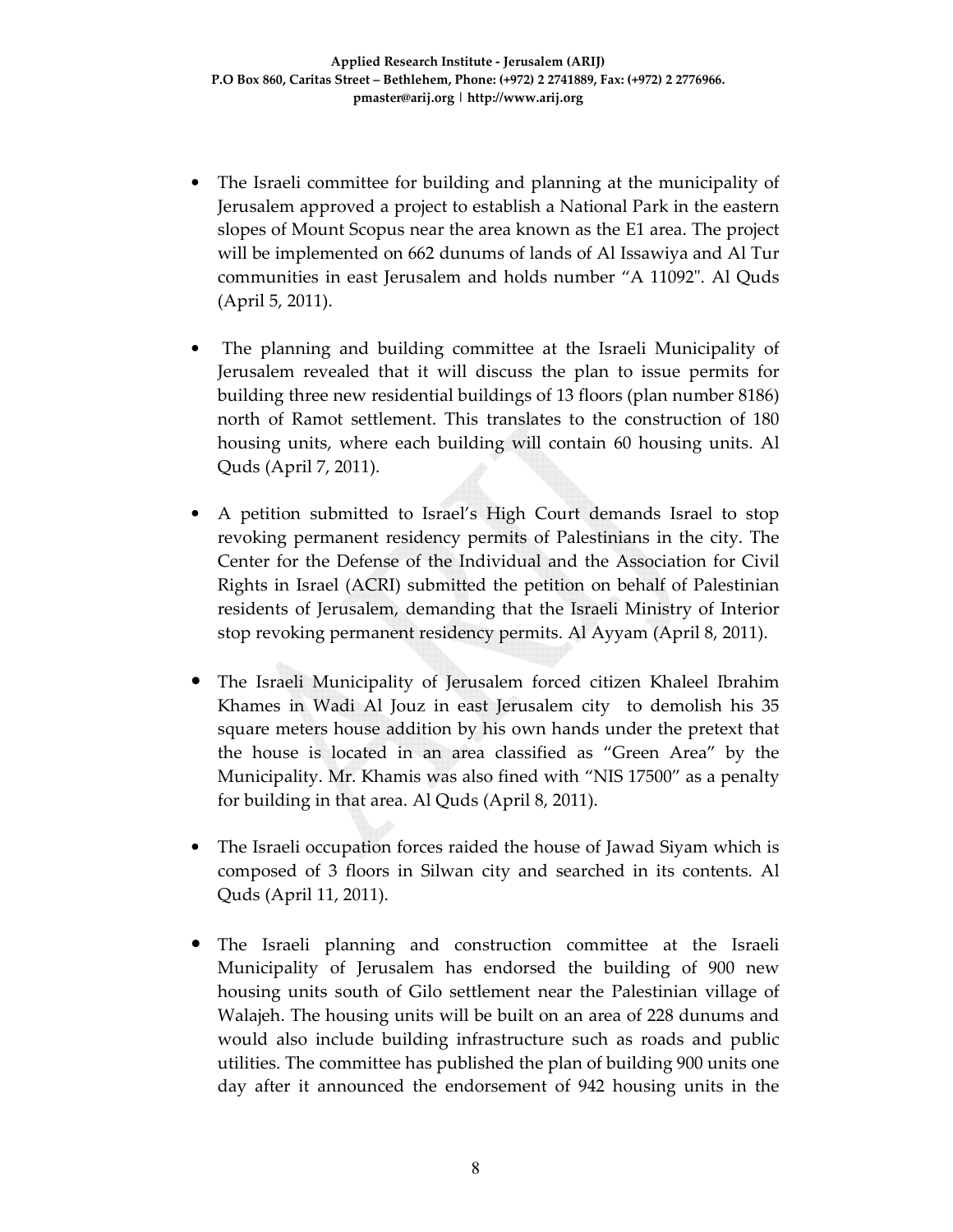same settlement. Both plans envision the establishment of around 1900 housing units south of Gilo. Al Quds (April 14, 2011).

- The Israeli occupation forces stormed the house of Nasser Sobhi Abu Khdeir in Shu'fat city and confiscated 3 computers and personal stuff. Al Quds (April 17, 2011).
- The Israeli Municipality of Jerusalem revealed about a plan to build a new colonial neighborhood of 60 units on 10 dunums of lands classified as absentee property lands according to the municipality in parcel number 30615. The municipality also approved a plan to build another colonial neighborhood of 549 units near Beit Safafa town south of Jerusalem. This plan holds number 5834B and will occupy a total land area of 153 dunums. Al Quds (April 18, 2011).
- One of the most prominent leaders of the settlement movement in Jerusalem called " "Arieh King," accompanied by Special Forces and border guards delivered 10 evacuation orders to 23 Palestinian homes in Ash Sheikh Jarrah neighborhood in Jerusalem city. The targeted homes are owned by Bader Abu Al Dawla, Mustafa Al Khateb, Assem Al Bishete, Hussein Al Keswani, Fatima Salem, Jamal Mahmud Moshein, Ala'a Amen, Mohammad Abed Al Kader and Samir Lafi Mohammad. It is worth mentioning that the homes occupy a total land area of 15 dunums, out of 80 dunums which are threatened to be evacuated for the construction of a new colonial neighborhood of 400 units. Al Quds (April 20, 2011).
- The Israeli occupation forces raided the supermarket of Nidal Nayef A'weida in Al Dam valley (Wadi Al Dam) in Beit Hanina city north of Jerusalem city. The IOF also stormed his father's house and searched in its contents. AL Ayyam (April 21, 2011).
- The Israeli Government approved three settlement projects in Israeli settlement around Jerusalem city. The projects include 900 units in Ramat Shlomo settlement, on lands of Beit Hanina and Shu'fat; and 260 housing units in Har Homa settlement (Abu Ghneim Mountain) and another 200 units in Ras Al 'Amoud neighborhood which is fund by the jewish American Millionaire, Irwing Moskowitch. It was also revealed the the Israeli Ministry of Housing and Construction started planning for a project that includes the building of 800 units in Giv'at Ze'ev settlement northwest of Jerusalem city. Al Qquds (April 22, 2011).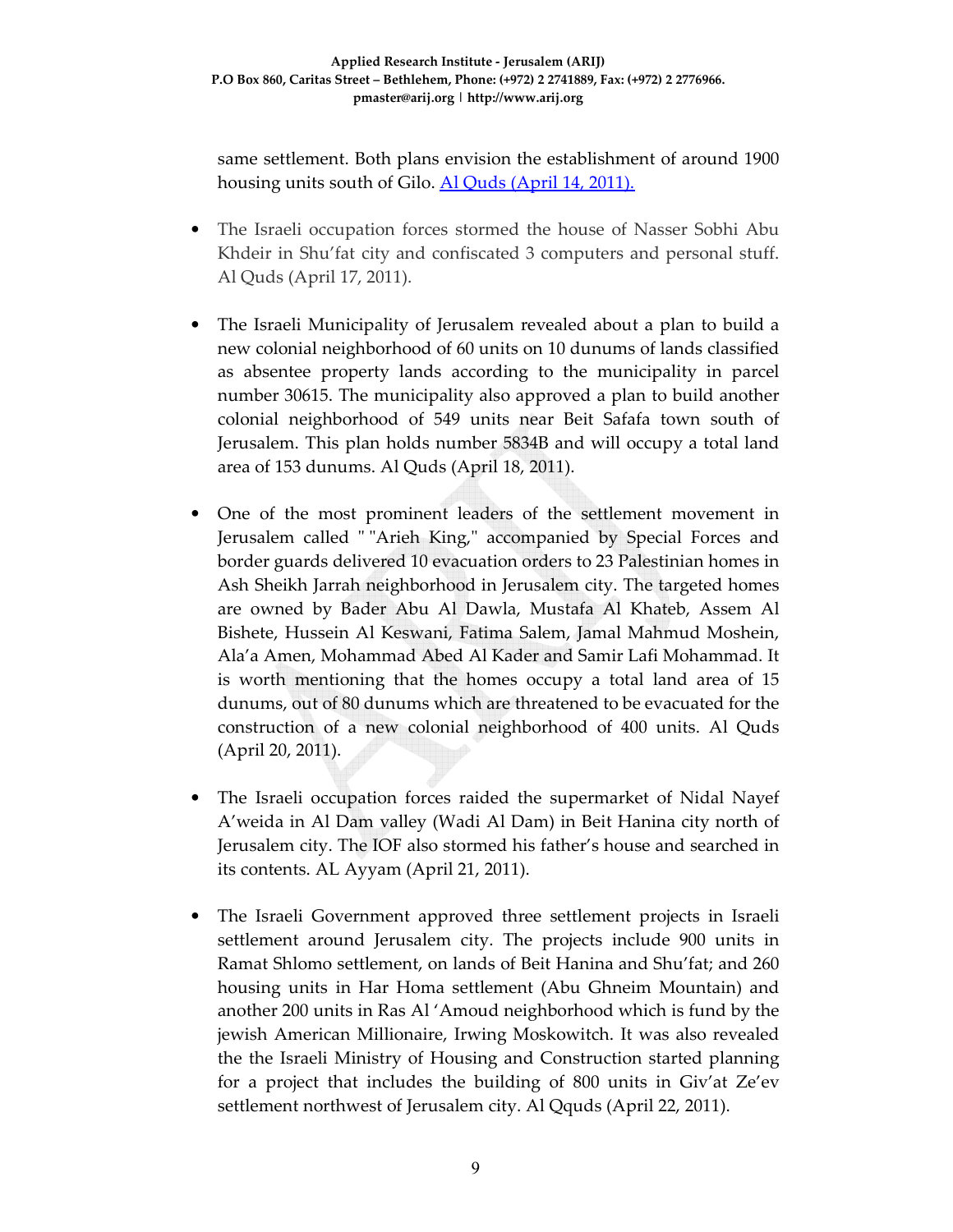- The Al-Aqsa Foundation for Waqf and Heritage reported that the Israeli Authorities are going on with their excavations activities under Al Aqsa Mosque as they are creating a network of tunnels under the mosque and around it. The foundation also added that the excavations and digging activities are being conducted under Al Buraq Wall (Walling Wall) near Al Mughrabi Gate (Bab Al Magharba), Al Silsila Gate (Gate of the Chain), and Al Mat-hara Gate. The tunnels are linked with a network of tunnels that are being dug in Wadi Hilwa in Silwan city, and penetrate through an area under the Old Jerusalem Wall near the outer area of Al Mughrabi Gate. Israel is also carrying out excavations near Bab Al 'Amoud area in order to link the newly created tunnels with a tunnel that goes under Al 'Omary School. Al Quds (April 22, 2011).
- Israeli District Committee for Planning and Building will discuss a plan which includes the construction of 386 housing units on 8 dunums of land in Jourte An Niqa' (Kubaniyet Um Haroun) in Al Sheikh Jarrah neighborhood in Jerusalem city. The project is included within a settlement scheme number "29465 B" which is sponsored by the well known Israeli business man Arieh King, in collaboration with the rightwing Jews association. If implemented, the scheme will threaten the fate of 30 Palestinian families (280 members) in the neighborhood. Al Quds (April 27, 2011).
- The Israeli PEACENOW movement reported that it is being planned for a new settlement neighborhood consisting of 800 housing south of Giv'at Ze'ev settlement. The plan has already received the Housing Ministry's funding and awaiting approval of the Israeli Defense Minister, Ehud Barak. Al Quds (April 27, 2011).
- The Israeli occupation forces continued to close the main entrance of Silwan town from the side of Al Helwa valley (Wadi Al Helwa) nearest to the Al Aqsa mosque from the southest side. Al Ayyam (April 27, 2011).
- Israeli occupation forces handed eviction orders for the third time to 12 Palestinian families from Ka'abna tribe in the northeast of the occupied Jerusalem in preparation to expand more illegal settlements in Jerusalem as well as to increase the Jewish presence in the area. Al Quds (April 28, 2011).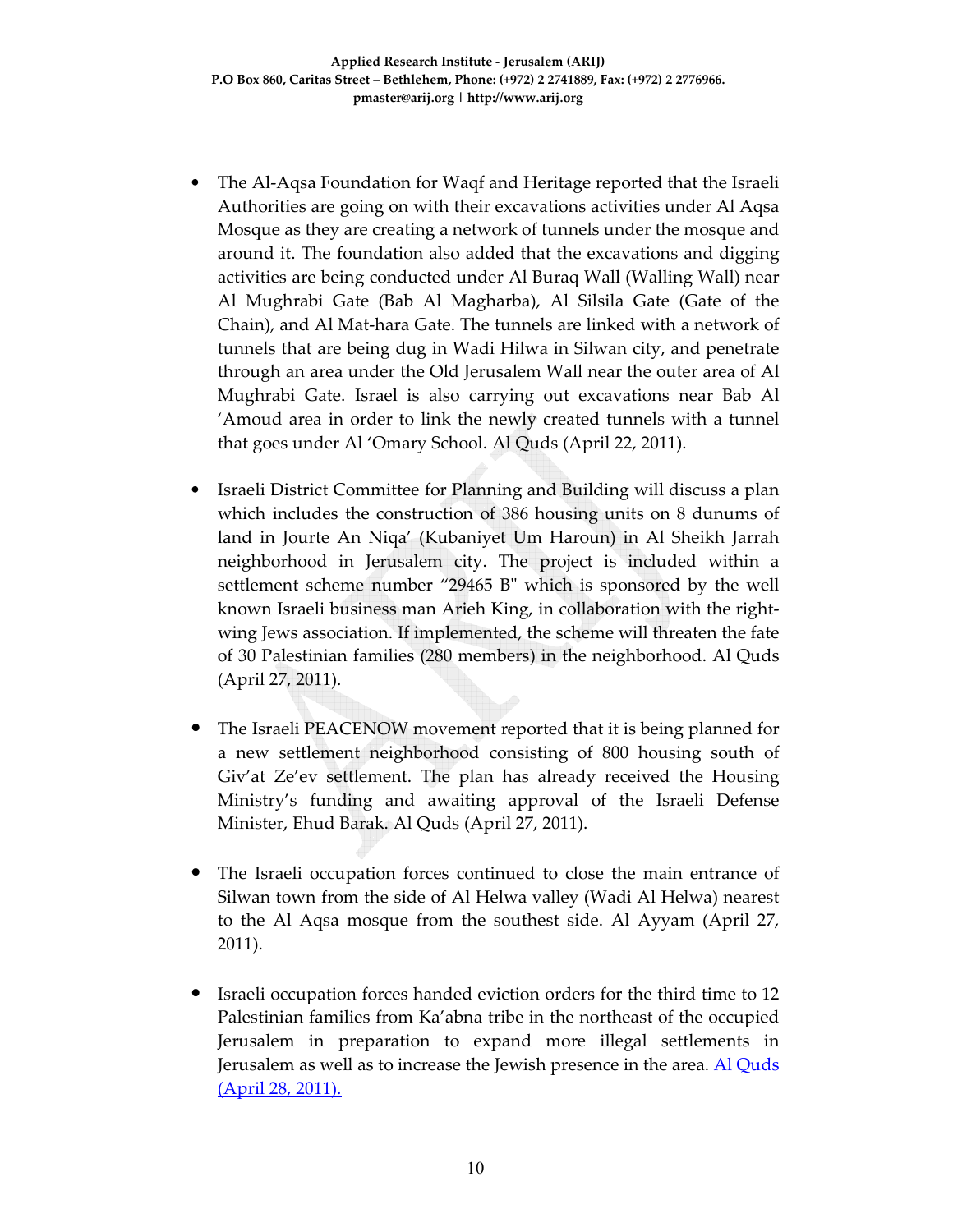• The Israeli occupation forces threatened to evacuate the house of Khaled Hmdala in Ras Al 'Amoud area in Jerusalem under the pretext that the house is owned by Jewish settlement organizations. On the other hand the Israeli court will look in to the case of 39 Palestinian houses in Silwan city in Jerusalem in the next month. Al Ayyam (April 29, 2011).

# **Ramallah**

- The Israeli occupation forces stormed a residential building owned by Abu Saleh Al Tarteer and they forced its residents to get out of their house in Em Al Sharayet neighborhood in Al Bira city. Wafa (April 11, 2011).
- The Israeli occupation forces stormed Palestinian houses in An Nabi Saleh village and closed the road that leads to the village. The IOF also occupied 2 Palestinian houses in the village, an oil factory and Maqam Al Nabi Saleh and turned them to military posts. Al Ayyam (April 16, 2011).
- 40 Israeli settlers from Talmoun settlement stormed Al Karameh housing complex in Al Mazra'a Al Qibliyah village northwest of Ramallah city and occupied its roof and held their prayers. Al Quds (April 23, 2011).
- The Israeli occupation forces closed the entrance of Al Nabi Saleh villag northwest of Ramallah city and hindered citizens and the media from entering and exiting the village. Al Ayyam (April 23, 2011).

# **Jenin**

• The Israeli settlers of Etz Efrayem settlement escalated their razing and building activities in the vicinity of the settlement in the area known as "Bat Abu Rzeik" in Mas-ha village in Salfit Governorate. The razing activities come in preparation to build 62 new housing units in the settlement, the thing that threatens hundreds of dunums of lands of Mas-ha village. So far, six new housing units were built in the site and work is being done to add another four new housing units. Al Quds (April 4, 2011).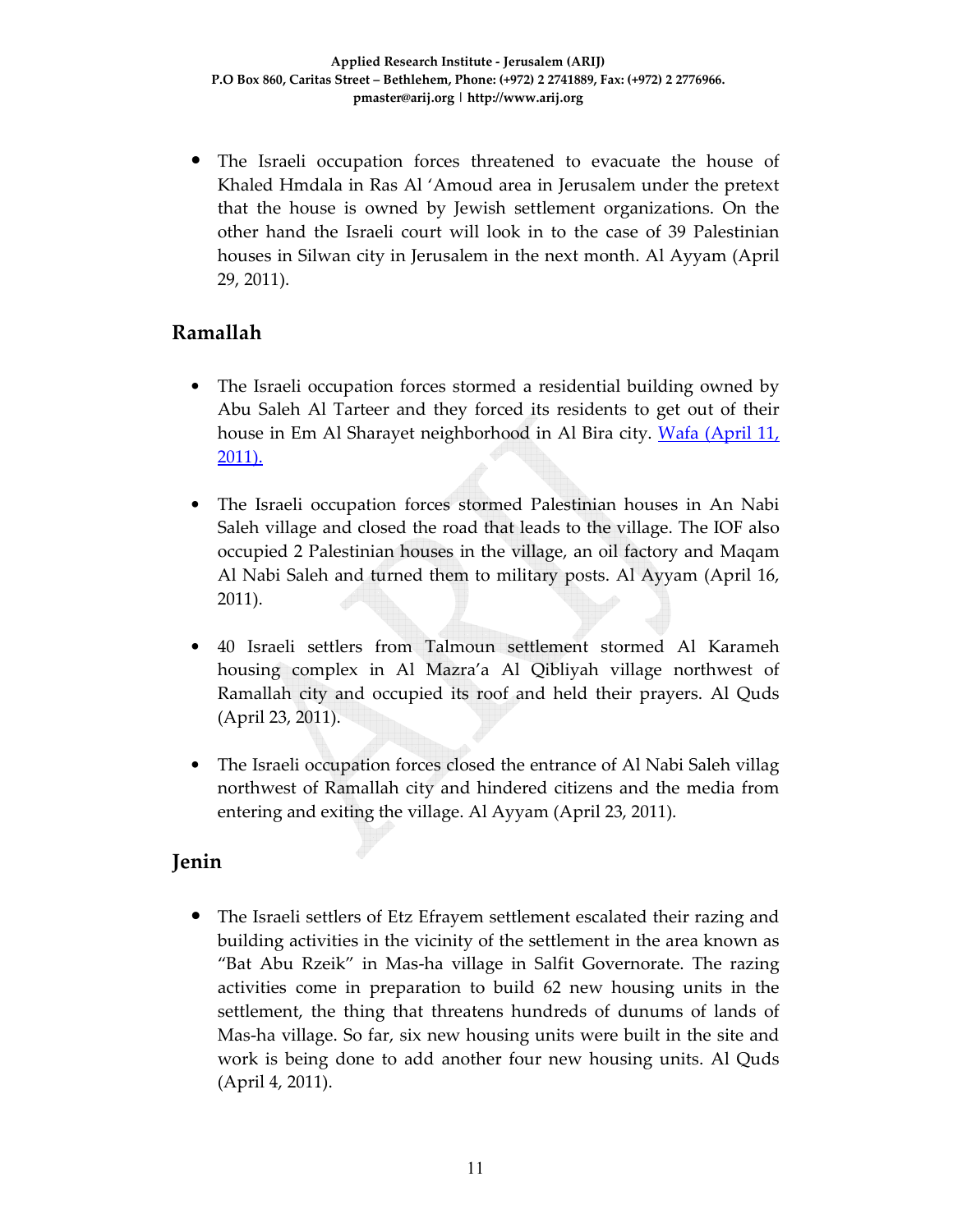- The Israeli occupation force set up a military checkpoint near Zahret Al Fenjan land south of Jenin city. Al Quds (April 5, 2011).
- The Israeli occupation forces set up a military checkpoint on the entrance of Rummaneh and Zabonah villages west of Jenin city and checked citizens' ID cards. Wafa (April 5 2011).
- The Israeli occupation forces and the department of the Israeli water authority stormed Kafer Al Dan village west of Jenin city and searched in the agricultural lands under the pretext of searching for water wells in the area.  $Wafa (April 6, 2011).$ </u>
- The Israeli occupation forces stormed two residential buildings, the first is owned by Abed Al Salam Khalaf in Al Basateen neighborhood (Hai Al Basateen) in Jenin city and Sakha building. Al Ayyam (April 13, 2011).
- The Israeli occupation forces stormed the house of Rafeq Mohammad Melhem in Kafer Ra'I village south of Jenin city. Al Ayyam (April 13, 2011).
- The Israeli occupation forces stormed Al Yamun village west of Jenin city and set up a military checkpoint at its western entrance and started searching citizens' vehicles and ID cards. Al Ayyam (April13, 2011).
- The Israeli occupation forces continued with its actions of harassment to the Palestinian citizens in Ya'bad town in Jenin governorate since the IOF handed over notifications for demolition of the facilities for the manufacture of coal under the pretext that it's not legal in the 17 of March 2011. Where they prevented the vehicles from entering to the area and raided the facilities every single day. Al Ayyam (April 25, 2011).

# **Salfit**

• The Israeli occupation forces declared Wadi Qana area (Qana Valley) west of Deir Istya village in Salfit governorate a closed military area and prevented Palestinian farmers and citizens from entering and exiting the valley. It is worth mentioning that the valley's area is estimated at 6000 dunums. Al Ayyam (April 2, 2011).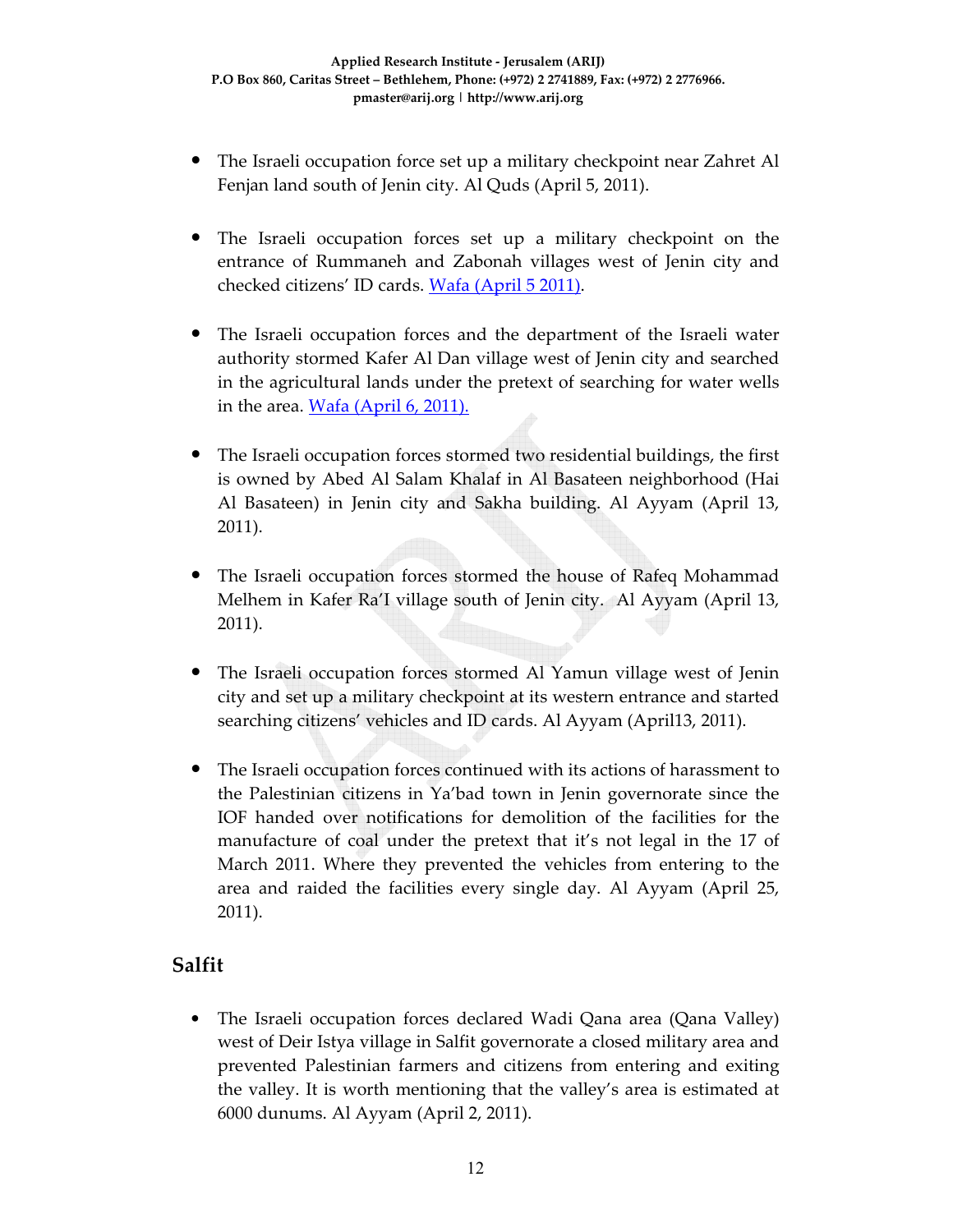- The Israeli settlers of Revava settlement and the Israeli occupation forces prevented farmer Faris Daoud Faris from Deir Istyia village in Salfit Governorate from accessing his land located in "Hawd Al Ta'irat" area in Al Qibli Valley. The settlers closed the road leading to his land which forced him to take a longer and more difficult access road to his land. Al Ayyam (April 3, 2011).
- The Israeli Settlers of Tafuh settlement installed barbed wires around 600 dunums of lands in the vicinity of the settlement. The lands are owned by Yasuf village citizens in Salfit Governorate. The lands are located along the main road that connects the northern and western areas of the governorate with Za'tara junction. Settlers also set up 17 new caravans in the area and connected them with electricity and water networks and planted a number of Olive trees in the area preparing to take over the land. Al Quds (April 4, 2011).
- The Israeli occupation forces uprooted 19 olive trees owned by Kasem Naser Mansour in an area called "Nabe' Al Bassa" west of Deir Istyia village in Salfit governorate. In addition, Israeli settlers of Immanuel settlement opened their wastewater canals towards the lands of Wadi Qana (Qana Valley). Al Ayyam (April 11, 2011).
- The Israeli settlers of Nofim settlement prevented Palestinian farmers from accessing their lands in Kherbit Shahadeh (Shahada hamlet) west of Deir Istyia village in Salfit Governorate. Al Ayyam (April 12, 2011).
- Tens of Israeli settlers of Yaker settlement attacked Palestinian farmers in Qana valley( Wadi Qana) north west Deir Estyia village in Salfit governorate and threw stones to number of farmers located in their lands near by A'ien Al Bassa and scattered their personal belongings and forced them to leave their land, the targeted farmers Helwa Abed Al Halim Mansour, Abed Al Karem Ahmad Mansour and Fayza Khader Mansour. Al Quds(April 28,2011)

### **Nablus**

• The Israeli settlers attacked for the second time in 24 hours a water spring in the village of Madama in Nablus Governorate and damaged the water network. Wafa (April 4, 2011).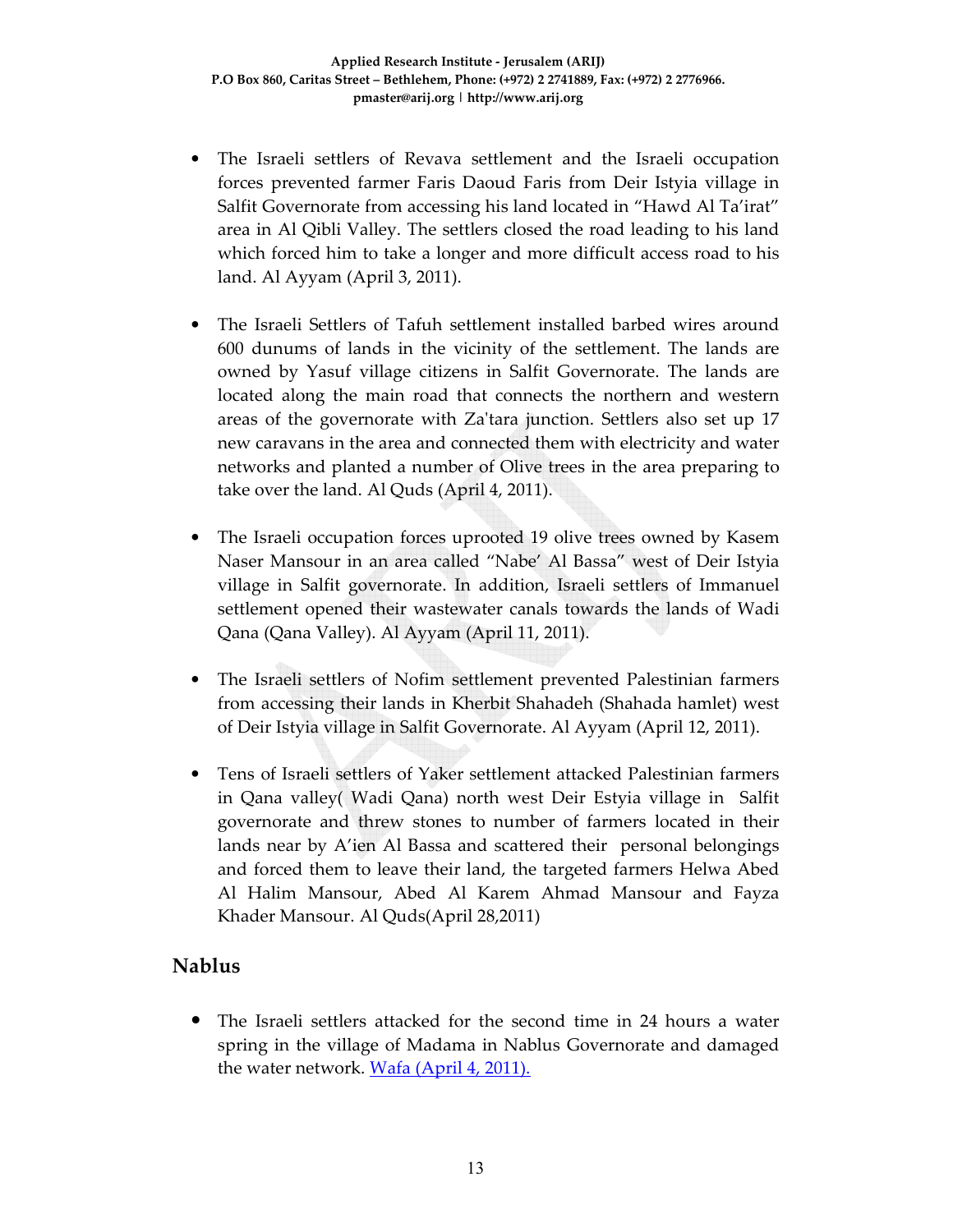- The Israeli settlers of Itamar settlement attacked a newly reclaimed agricultural land which was implemented by the Union of Agricultural Work Committees in 'Aqraba village southeast of Nablus city. The Israeli settlers destroyed and uprooted tens of seedlings that are planted within in the targeted land. Maannews. (April 5, 2011).
- About 50 Israeli settlers of Yetzhar settlement set fire into the car of Ali Issa Sliman Makhloof. Wafa (April 9, 2011).
- The Israeli occupation forces prevented farmers of Iraq Burin village southwest of Nablus city from accessing their lands and cultivating them. Al Quds (April 10, 2011).
- The Israeli occupation forces confiscated Archeological materials in Kherbit Sorra southeast of Nablus city. Al Quds (April 11, 2011).
- The Israeli occupation forces stormed 'Awarta village southeast of Nablus city and imposed curfew on the village and declared the village as "closed military area" and started search in Palestinian houses. Al Quds (April 11, 2011)**.**
- The Israeli Occupation authorities handed over 'awarta village council a military order to confiscate 2 dunums of lands northeast of the village, in Parcel number 2, in Al Kawlab area to establish a military base and a military watch tower in the area overlooking Itamar settlement. Al Ayyam (April 12, 2011).
- The Israeli occupation forces stormed the house of Awad family in 'Awarta village east of Nablus city and caused damages to the house and exploded its entrance. Al Quds (April 13, 2011).
- The Israeli occupation raided the house of Amjad Drawsheh in Talouza village north Nablus city and searched its contents. Al Quds (April 15, 2011).
- The Israeli occupation forces tightened of its military actions on Za'tara military checkpoint south of Nablus city where they stopped Palestinian vehicles trying to pass through and checked ID cards of passengers. Al Quds (April 20, 2011).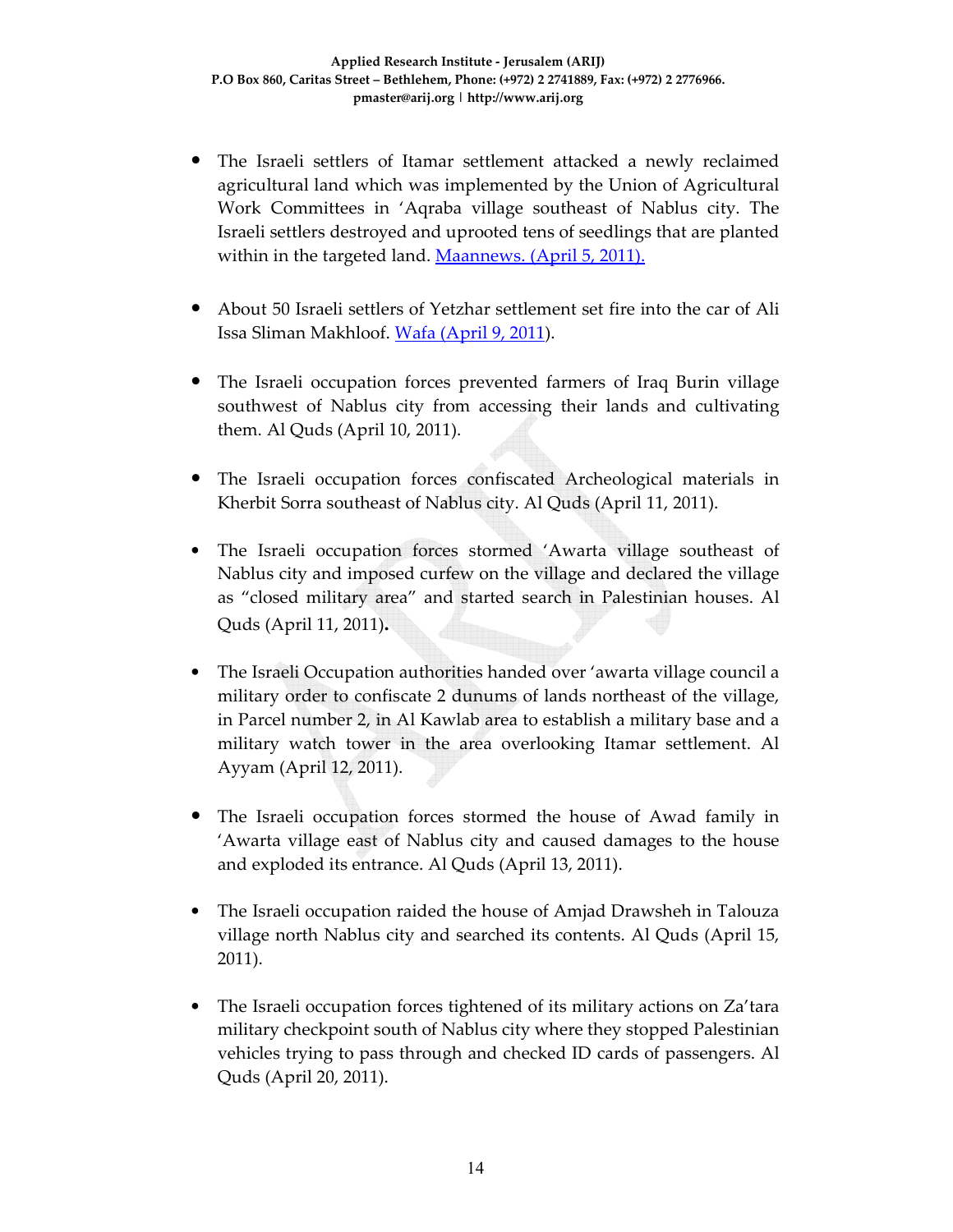- A group of Israeli settlers of Bracha settlement stormed Burin village south of Nablus city and fired at Palestinian citizens' houses. Settlers also tried to raid one Palestinian house in the village and control it in order to put a sign on the roof. Al Quds (April 20, 2011).
- The Israeli occupation forces built and installed electrical towers in the eastern side of 'Awarta village east of Nablus city in an attempt to illuminate 3 mobile caravans and 3 tents and transfer the land that has an area of more than 1000 dunums to a military camp after it took over the land without a Judicial decision. It is worth mentioning that land owners were prevented from accessing these lands since last month. Al Quds (April 21, 2011).
- In an initiative by the new settlement movement "Nahala", Israeli settlers established a new outpost on Al Rajab hill overlooking Nablus city, near Itamar settlement and gave it the name "Rigev". The outpost includes 20 families' living in tents in the first phase. Al Quds (April 21, 2011).
- The Israeli settlers of Etsahar settlement uprooted 15 olive trees owned by Bassam Ibrahim Mohammad Kadous, and 25 olive trees owned by Mohammad Raja Al Zaben from Al Suana area in Burin village in Nablus Governorate. POICA (April 23, 2011).
- A group of Israeli settlers stormed a quarry and destroyed its equipments in Burin village in Nablus Governorate. Another group of Israeli settlers set fire into a Palestinian vehicle on Huwwara road. Al Ayyam (April 25, 2011).
- Hundreds of Israel settlers closed Huwwara checkpoint and the crossroad that connects between Nablus and Qalqilyia governorates and prevented Palestinian citizens from crossing it. Al Quds (April 25, 2011).
- Tens of Israeli settlers threw Palestinian citizens' vehicles by stones on the entrance roads that lead to Nablus city and the surrounding villages of Huwwara, Burin and Beit Furik. Al Quds (April 25, 2011).
- The Israeli occupation forces stormed the houses of Hakim Awad and Amjad in 'Awarta village southeast of Nablus city and searched in their contents. Al Quds (April 28, 2011).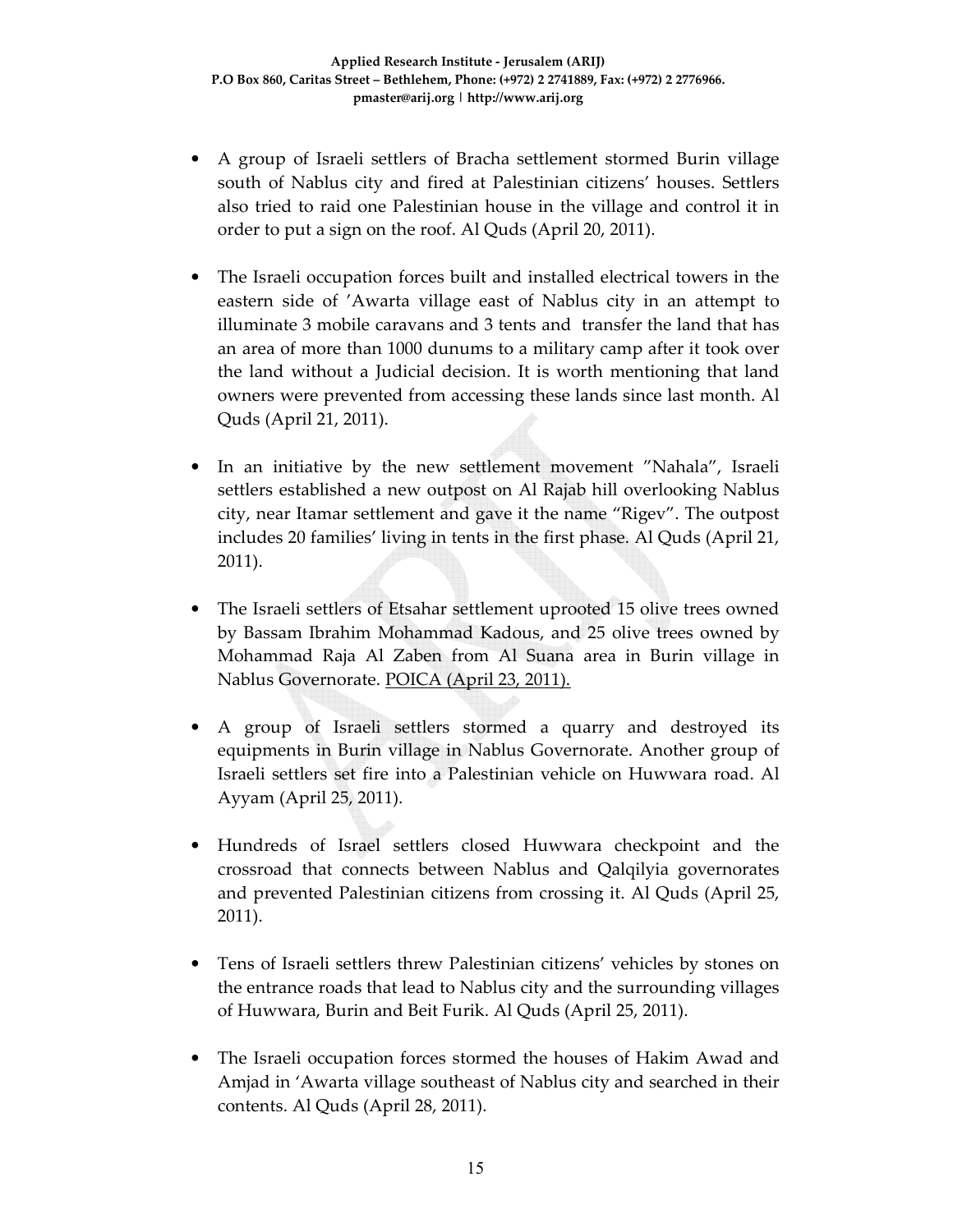• Israeli settlers attacked Burien village south of Nablus city and stormed the house of Bashir Al Zebien and damaged its windows. Al Quds (April 30, 2011).

# **Qalqilyia**

- The Israeli occupation forces stormed the house of Saqer Ibrahim Salem in Azzun village east of Qalqilyia city. Wafa (April 13, 2011).
- Israeli settlers set up a tent on Qalqilyia–Nablus road, between Izbat Al Tabib and A'zoun villages under the protection of the Israeli forces. Wafa (April 13, 2011).
- Israeli occupation forces set up several flying checkpoints on the eastern entrance of Azzun village and stopped Palestinian vehicles and checked ID cards. Wafa (April 13, 2011).
- The Israeli occupation forces raided the house of Al Hanyia family in A'zoun village east of Qalqilyia city. Al Ayyam (April 13, 2011).
- The Israeli occupation forces stormed 'Azzun village east of Qalqilyia governorate and isolated it from the nearby communities and hindered its citizens from entering and exiting the village. Al Quds (April 17, 2011).
- The Israeli occupation forces stormed Gayada neighborhood, Al Madares Street (Schools Street) and the area of Nablus street in Qalqilyia city, where they stopped citizens and handed them notification to interview the Israeli intelligence. Al Ayyam (April 21, 2011).
- The Israeli occupation forces closed A'zzun village east of Qalqilyia governorate and isolated it from the neighboring Palestinian villages. The IOF also prevented citizens from entering and exiting the village. Al Quds (April 22, 2011).
- The Israeli occupation forces stormed Jeit village east of Qalqilyia governorate and raided a house owned by Darwesh Ibrahim Seda and searched in its contents; also the IOF intensified from their presence on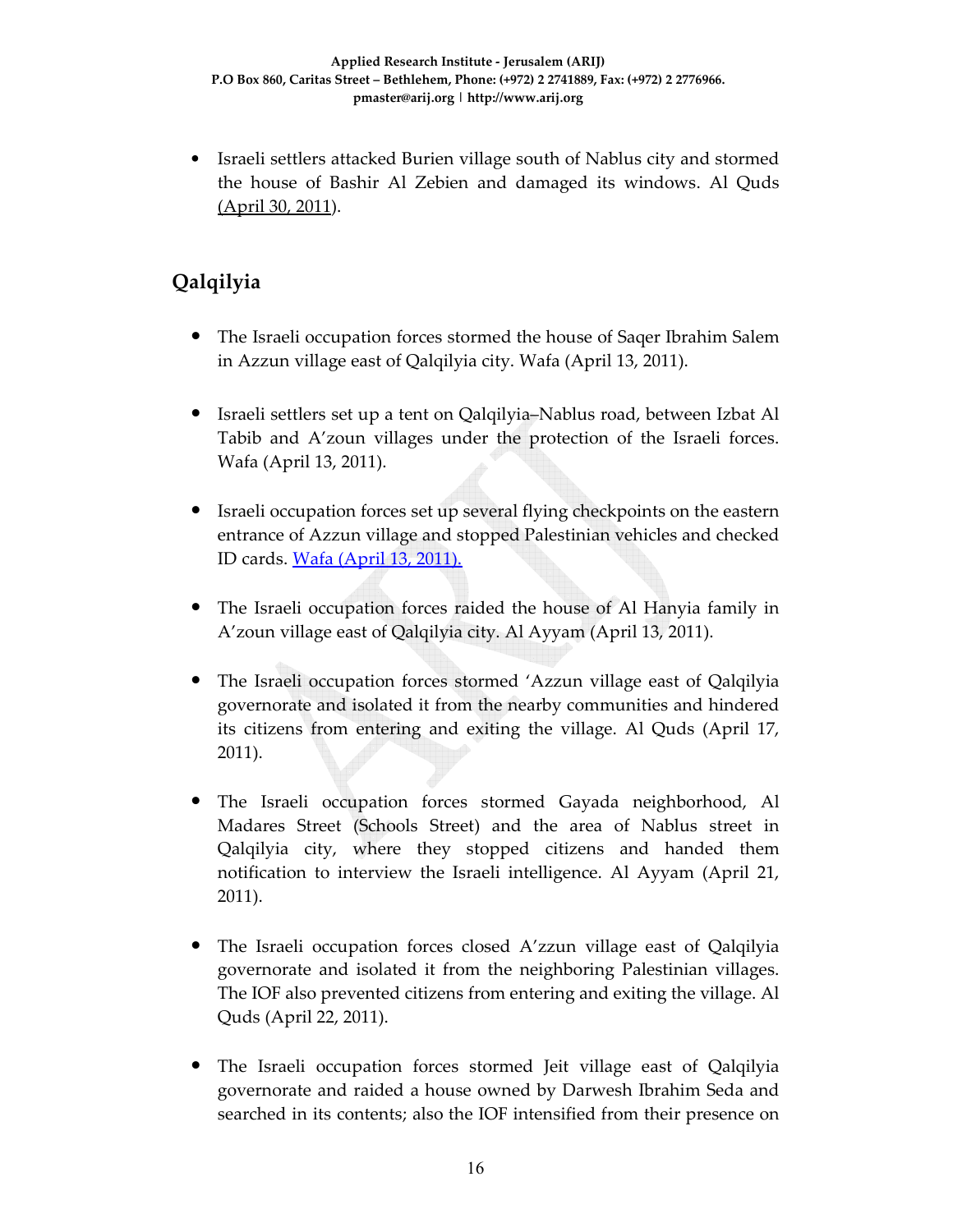the road that connects between 'Azba and 'Azoun towns**.** Al Ayyam (April 30, 2011).

# **Tulkarem**

- The Israeli occupation forces closed and without pre-notification Jubara gate (Gate number 753) south of Tulkarem city and hindered citizens from accessing through. The IOF also set up a military checkpoint at Al Kaferiat crossroad that leads to the gate. Al Quds (April 5, 2011).
- The Israeli occupation forces stormed Kafer Jammal and Kafer Aboush villages south of Tulkarem city and took photos of the house of 'Abed Al Mo'ti Salah from Kafer Jammal under the pretext of that the house was built on the ruins of the tomb of a Jewish woman. Al Ayyam (April 8, 2011).
- The Israeli occupation forces set up a military checkpoint at Al Kafriat village crossroad south of Tulkarem city and obstructed vehicular and pedestrian movements. The IOF also carried out a thorough inspection to Palestinian citizens' vehicles and ID cards. Al Ayyam (April 10, 2011).
- The Israeli settlers of Avnei Hefez settlement and the Israeli occupation forces detained 4 Palestinian farmers for hours and confiscated their tractors in Kafer Al Labad east of Tulkarem city. Wafa (April 11, 2011).
- 6 Palestinian families from Kafa village in Tulkarem city received notifications to evacuate 76 dunums from their lands under the pretext of being classified as "state lands". The notification included Majed Mohammad Mustafa Odeh (10 dunums), Jamal Mustafa Ahmad Ismail (16 dunums). Khalid Mustafa Ahmad Ismail (17 dunums), Jamal Mahmud Ghazal (10 dunums) and Ma'zouz Fateh Rashid Mousa (23 dunums). Al Quds (April 15, 2011).
- The Israeli occupation forces set up a military checkpoint at Al Kafariyat road junction which leads to Kherbit Jubara south of Tulkarem city and stopped the vehicles in both sides and checked the ID's of the passengers also handed Palestinian citizens notifications to intrview the Israeli intelligence. Al Ayyam (April 26,211).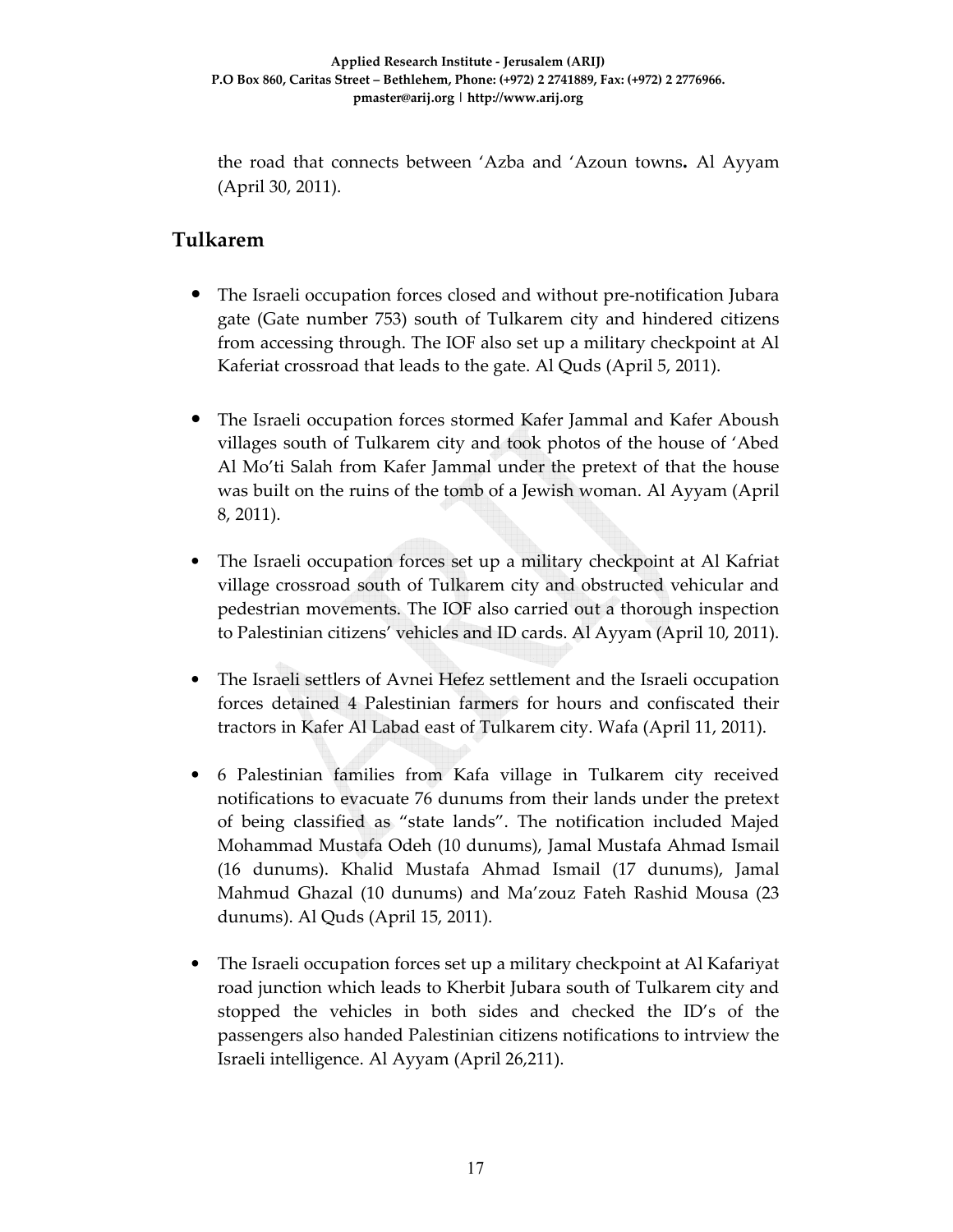• The Israeli occupation forces closed and set up a military checkpoint on the crossroad of Far'on at the southern entrance of Tulkarem, where the closure caused obstruction to Vehicular and Pedestrian movements in both sides; also the IOF checked the ID's of the citizens and stopped the vehicles Al Quds(April 30,2011).

### **Tubas**

- Israeli occupation forces raided the villages of the northern Jordan Valley and seized agricultural tractors owned by Palestinian farmers in the area. Al Ayyam (April 6, 2011).
- The Israeli occupation Bulldozers demolished 3 houses and razed 2 roads in Al 'Aqaba village east of Tubas city. The first road is called Al Salam road and is more than a kilometer long; it connects the village with the northern valleys; while the second road is called Al Mohajaren road and leads to Al Mogtarbeen neighborhood. The IO bulldozers also destroyed the electricity gird in the village and announced the area as closed military zone. Al Ayyam (April 8, 2011).
- The Israeli occupation forces demolished 9 barracks and animal pens, 2 bathrooms and 3 Tabouns owned by Abed Awaad Khader Daragmeh and Fawzi Abed Awaad Khader Daragmeh, Ayman Abed Awaad Khader Daragmeh, Diab Abed Awaad Khader Daragmeh and Mahioyb Mohamad Naji Daragmeh in Khernbit Samra in the northern Jordan valley in Tubas governorate, rendering 590 sheep without a shelter. Al Quds (April 8, 2011).
- The Israeli occupation forces demolished houses owned by 2 shepherds in the herding hamlet of Khirbet Samra in the northern Jordan Valley. Where they received orders saying the lands were zoned for military use, and that they did not have a license to be present. Maannews (April 9, 2011).
- Rotem settlers captured 24 dunums of lands of Khallit Hamad in Wadi al Maleh in Tubas Governorate, to the west of the settlement. The captured land is the property of Rafi' Faqaha and his brothers. The settlers started planting the land with olive trees while trying to show that they can use it despite the fact that the owner has deeds proving his ownership. Maannews (April 11, 2011).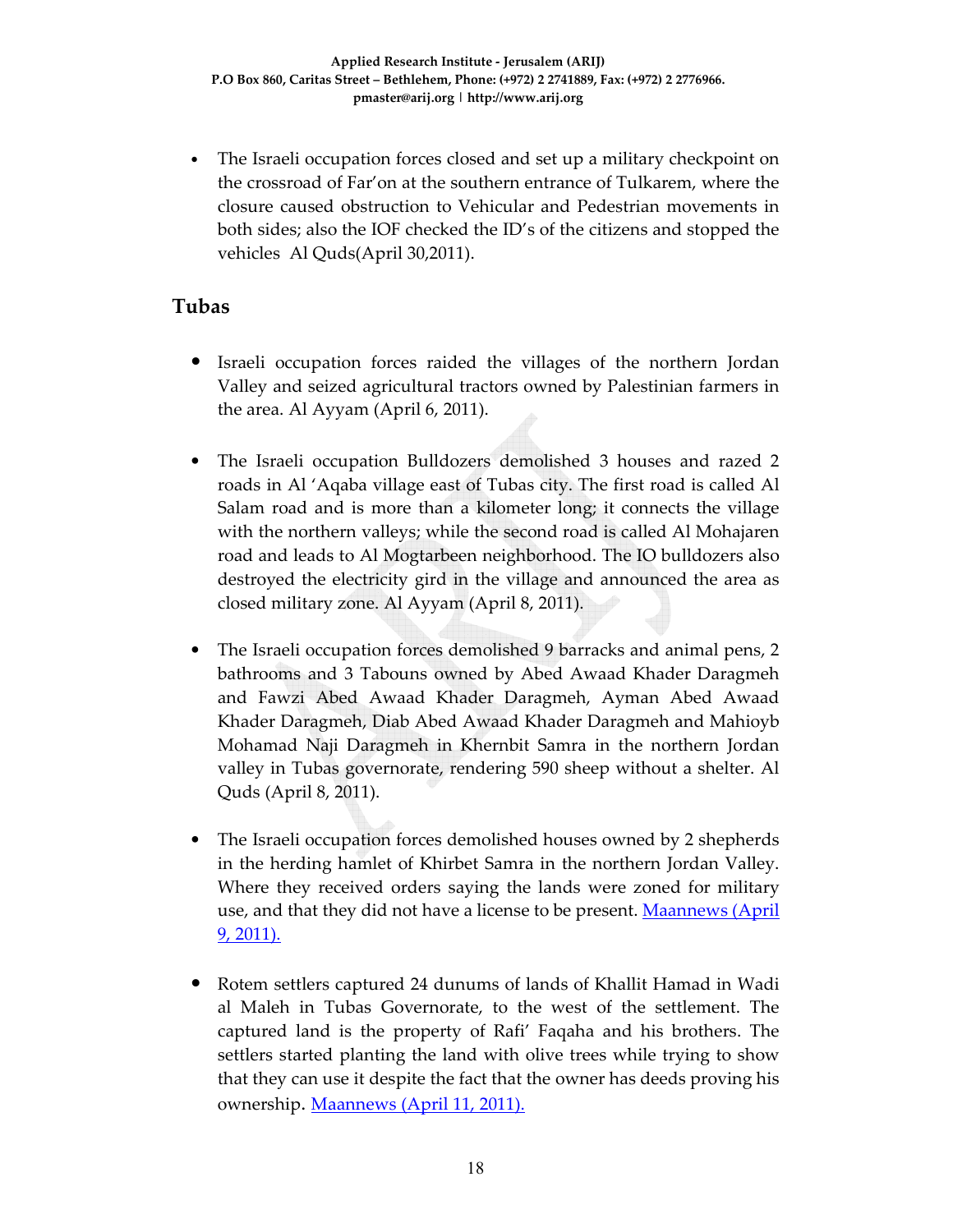- The Israeli occupation forces raided Najem AL Hmoud, Hassan Dababseh and Hisham Dbabreh houses in Al Fara'a valley (Wadi Al Fara'a) in Tubas governorate and searched in their contents. They also forced residents of the aforementioned hoses leave the house under the threat of weapons. Maannews (April13, 2011).
- The Israeli occupation forces stormed 2 houses in Al Haraieq area in Tubas city owned by Omar Hamzah Daragmeh and Mahmud Adeeb Miselmani. Wafa (April 27, 2011).
- The Israeli occupation forces set up 2 flying checkpoints, the first is at the entrance of Tamoun crossroad in Tubas city, and the second is on the road that links Tubas city with Tayaseer village and checked the Identities of Palestinian citizens. Wafa (April 27, 2011).

# **Jericho**

- The Israeli occupation forces demolished without pre-notification 6 barracks and animal pens owned by Arab Al Zayed and Al Rashaideh in An Nuweimah village despite court's order to freeze any demolition or deportation proceedings against citizens of the village. Al Quds (April 14, 2011).
- The Israeli occupation forces stormed elementary school of Khaled Ben Al Walid in Al Fasaeil Al Foqa village north Jericho governorate and investigate the principle of the school. Al Quds (April 29, 2011).

# **Gaza**

- The Israeli military bulldozers bulldozed lands in Al Shukeh area along the eastern borders of Rafah governorate. Al Ayyam (April 2, 2011).
- The Israeli Occupation Authorities closed Kram Abu Salem crossing point (Kerem Shalom) in the southern Gaza Strip. Al Ayyam (April 7, 2011).
- Israeli aircrafts launched series of air raids in Jabal Ar Rayyes area in At Tuffah neighborhood east of the Gaza Strip and targeted an empty area.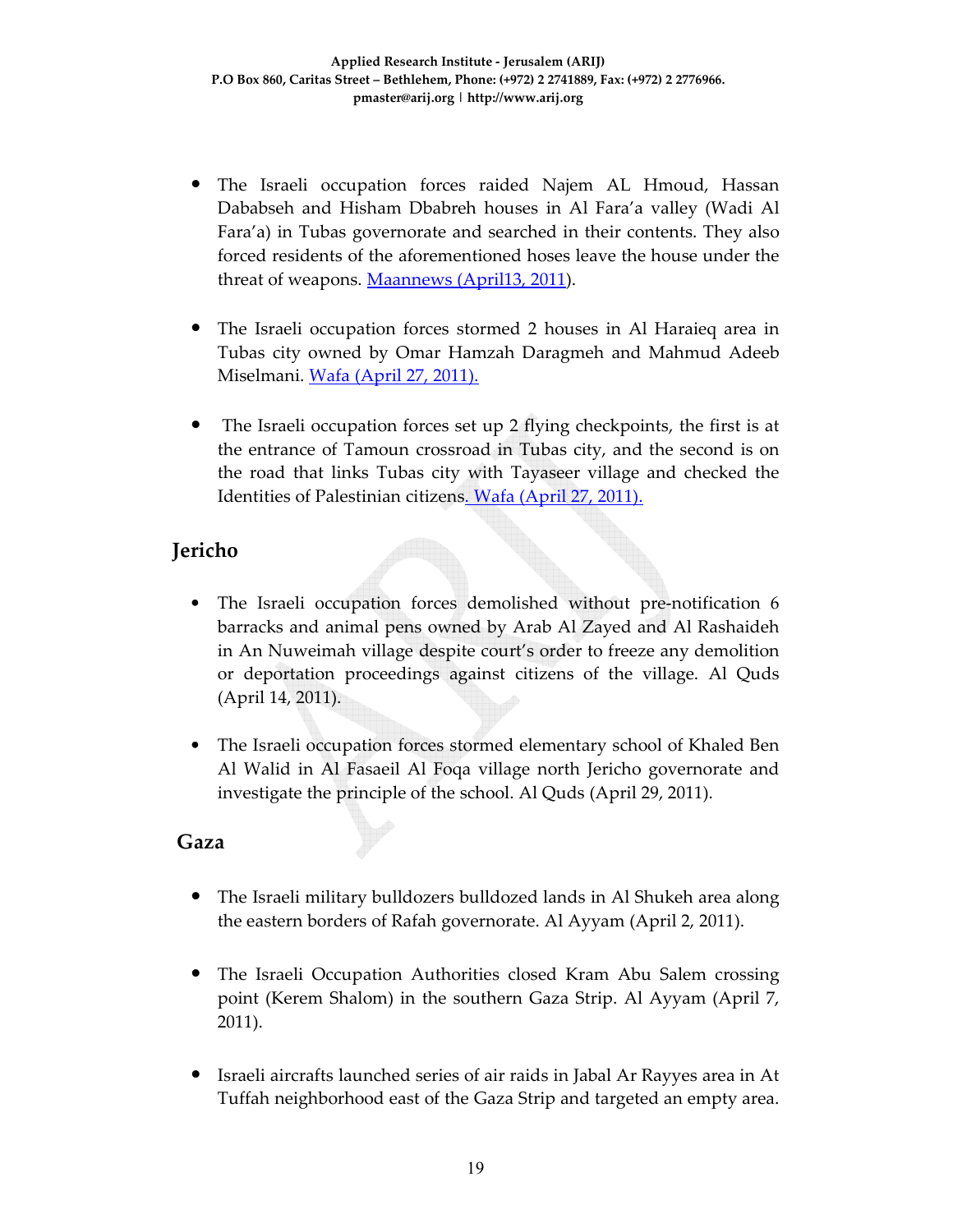Israeli raids also targeted Hasanein Plastic factory causing fire. Al Quds (April 7, 2011).

- The Israeli occupation forces bombed and targeted the National security forces headquarter, an agricultural room in Al Zena area east of Khan Yonis governorate and two others tunnels. Al Quds (April 8, 2011).
- Israeli air forces bombed an area around Sohada AL Aksa hospital in Deir Al Balah city in the Gaza strip and also targeted 'Abed Al 'Aziz Al Rantese north of Gaza city and bombed an agricultural land owned by Fatouh family in Al Zaitoneh neighborhood southeast Gaza city. Al Quds (April 8, 2011).
- The Israeli occupation tank shelled on the house of Ibrahim Kdeih in Al Faraheen area in the Gaza strip. Al Quds (April 9, 2011).
- The Israeli aircraft shelled on the house of Al Amour family in Sofa area northeast of Rafah city and set fire to it. Al Ayyam (April 9, 2011).
- The Israeli aircrafts launched 2 air raids which targeted Al Zaitoneh neighborhood (Hai Al Zaitoneh) southeast of Gaza strip and Al Maqousi Towers north of the Gaza strip. Al Ayyam (April 17, 2011).
- Two Israeli bulldozers bulldozed and uprooted citrus trees in agricultural area of the borders in Beit Hanoun town in Gaza strip. Al Ayyam (April 18, 2011).
- The Israeli occupation forces demolished 4 factories and 4 stores and barracks, and razed water and sewage networks and an Electric Generator in the industrial zone near Al Mintar crossing border east of Gaza City. "Yonibal" factory which is owned by Mushtaha family is one of the factories that has been targeted by the Israeli operation. Al Quds (April 22, 2011).
- The Israeli occupation Tanks and Bulldozers stormed and razed Al Qamera area east of Al Bureij refugee camp in the Gaza strip. Al Quds (April 22, 2011).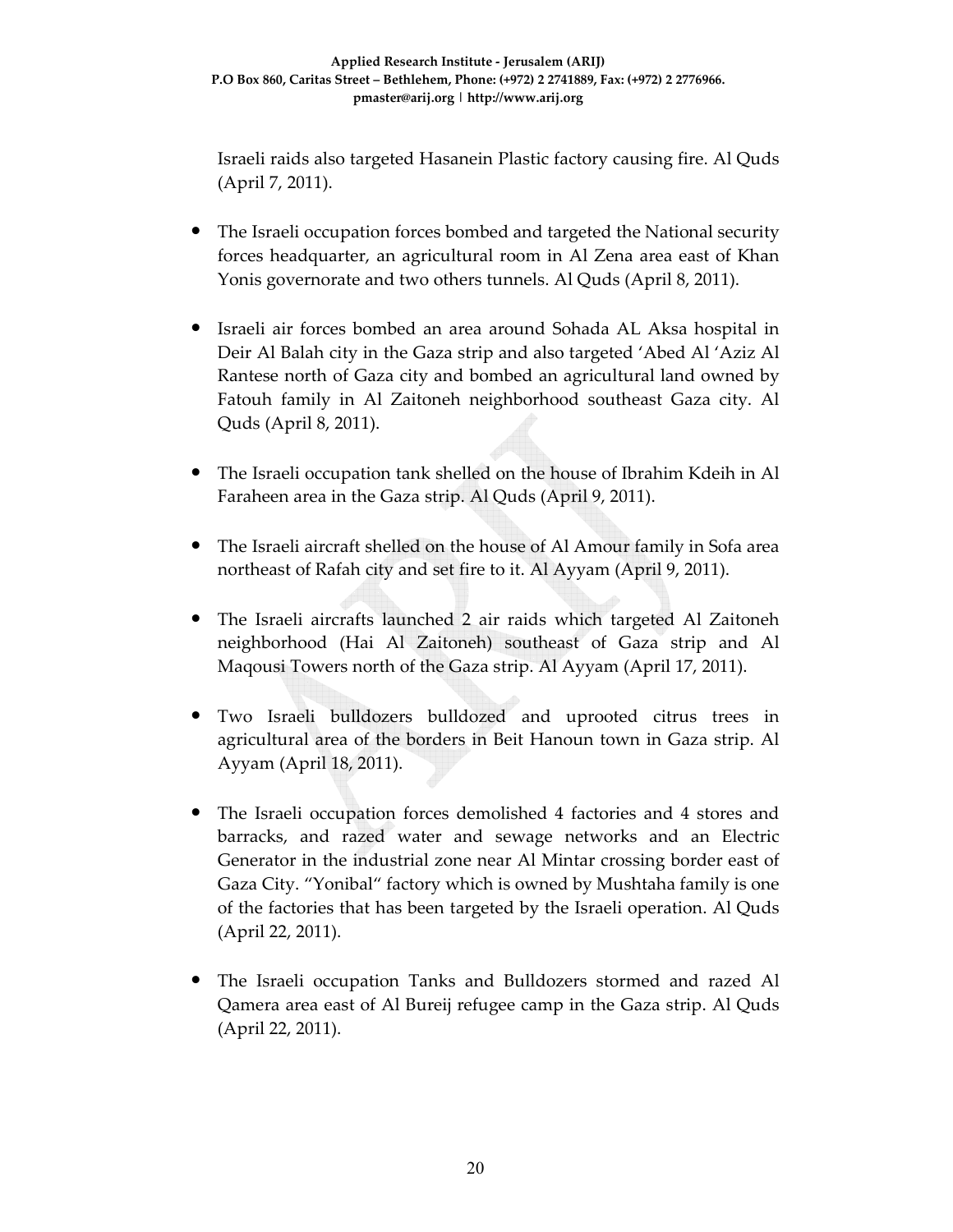- The Israeli occupation forces fired at fishing boats in Beit Lahia area in the Gaza strip, causing damages to the boats. Al Ayyam (April 25, 2011).
- The Israeli occupation forces shelled on empty lands in several areas east and north of the Gaza strip. In addition, the Israeli military warplanes shelled on some agricultural lands near Erez crossing border. Al Quds (April 26, 2011).
- The Israeli military mechanisms fired 2 shellds on a group of citizens east Al Beiraj camp and the other one on the yard of a house in Gaza strip. Al Quds (April 29, 2011).

| Governorate                                                                                                                                                                                                                                                                                                                                                                                                                            | Confiscated<br>Dunum()<br>Land | Threatened of<br>Confiscation<br><b>Dunums</b> )<br>Lands | Trees/Burnt<br>Uprooted<br>trees | Demolished<br>Houses | threatened of<br><b>emolition</b><br>Houses |
|----------------------------------------------------------------------------------------------------------------------------------------------------------------------------------------------------------------------------------------------------------------------------------------------------------------------------------------------------------------------------------------------------------------------------------------|--------------------------------|-----------------------------------------------------------|----------------------------------|----------------------|---------------------------------------------|
| Bethlehem                                                                                                                                                                                                                                                                                                                                                                                                                              | $\bf{0}$                       | $\bf{0}$                                                  | $\bf{0}$                         | $\boldsymbol{0}$     | $\mathbf{1}$                                |
| Jerusalem                                                                                                                                                                                                                                                                                                                                                                                                                              | $\bf{0}$                       | $\bf{0}$                                                  | $\bf{0}$                         | $\mathbf{1}$         | 36                                          |
| Jenin                                                                                                                                                                                                                                                                                                                                                                                                                                  | $\bf{0}$                       | $\bf{0}$                                                  | $\bf{0}$                         | $\bf{0}$             | $\bf{0}$                                    |
| Tulkarm                                                                                                                                                                                                                                                                                                                                                                                                                                | 76                             | $\bf{0}$                                                  | $\bf{0}$                         | $\bf{0}$             | $\bf{0}$                                    |
| Ramallah                                                                                                                                                                                                                                                                                                                                                                                                                               | $\bf{0}$                       | $\bf{0}$                                                  | $\bf{0}$                         | $\bf{0}$             | $\bf{0}$                                    |
| Nablus                                                                                                                                                                                                                                                                                                                                                                                                                                 | $\overline{2}$                 | 1000                                                      | 40                               | $\bf{0}$             | $\bf{0}$                                    |
| Salfit                                                                                                                                                                                                                                                                                                                                                                                                                                 | 600                            | $\bf{0}$                                                  | 19                               | $\bf{0}$             | $\bf{0}$                                    |
| Jericho                                                                                                                                                                                                                                                                                                                                                                                                                                | $\bf{0}$                       | $\bf{0}$                                                  | $\boldsymbol{0}$                 | 6                    | $\bf{0}$                                    |
| Gaza                                                                                                                                                                                                                                                                                                                                                                                                                                   | $\bf{0}$                       | $\bf{0}$                                                  | $\bf{0}$                         | 8                    | $\bf{0}$                                    |
| Qalqilyah                                                                                                                                                                                                                                                                                                                                                                                                                              | $\bf{0}$                       | $\bf{0}$                                                  | $\bf{0}$                         | $\bf{0}$             | $\bf{0}$                                    |
| Hebron                                                                                                                                                                                                                                                                                                                                                                                                                                 | 5                              | 70                                                        | 507                              | 3                    | $\bf{0}$                                    |
| Tubas                                                                                                                                                                                                                                                                                                                                                                                                                                  | 24                             | $\bf{0}$                                                  | $\bf{0}$                         | 14                   | $\bf{0}$                                    |
| <b>Total</b>                                                                                                                                                                                                                                                                                                                                                                                                                           | 707                            | 1070                                                      | 566                              | 32                   | 37                                          |
| The Monthly overview report gives a list of the Israeli Violations in the Occupied<br>Palestinian Territory which are based on reports provided by field workers and \or by<br>one or more of the following news sources: Al-Ayyam daily newspaper, Al-Quds daily<br>newspaper, Haaretz Daily Newspaper, Israel National News, The Jerusalem Post -<br>English-language daily newspaper, Paltoday news-website, Palpress news website, |                                |                                                           |                                  |                      |                                             |

# **Monthly Violations Statistics – April 2011**